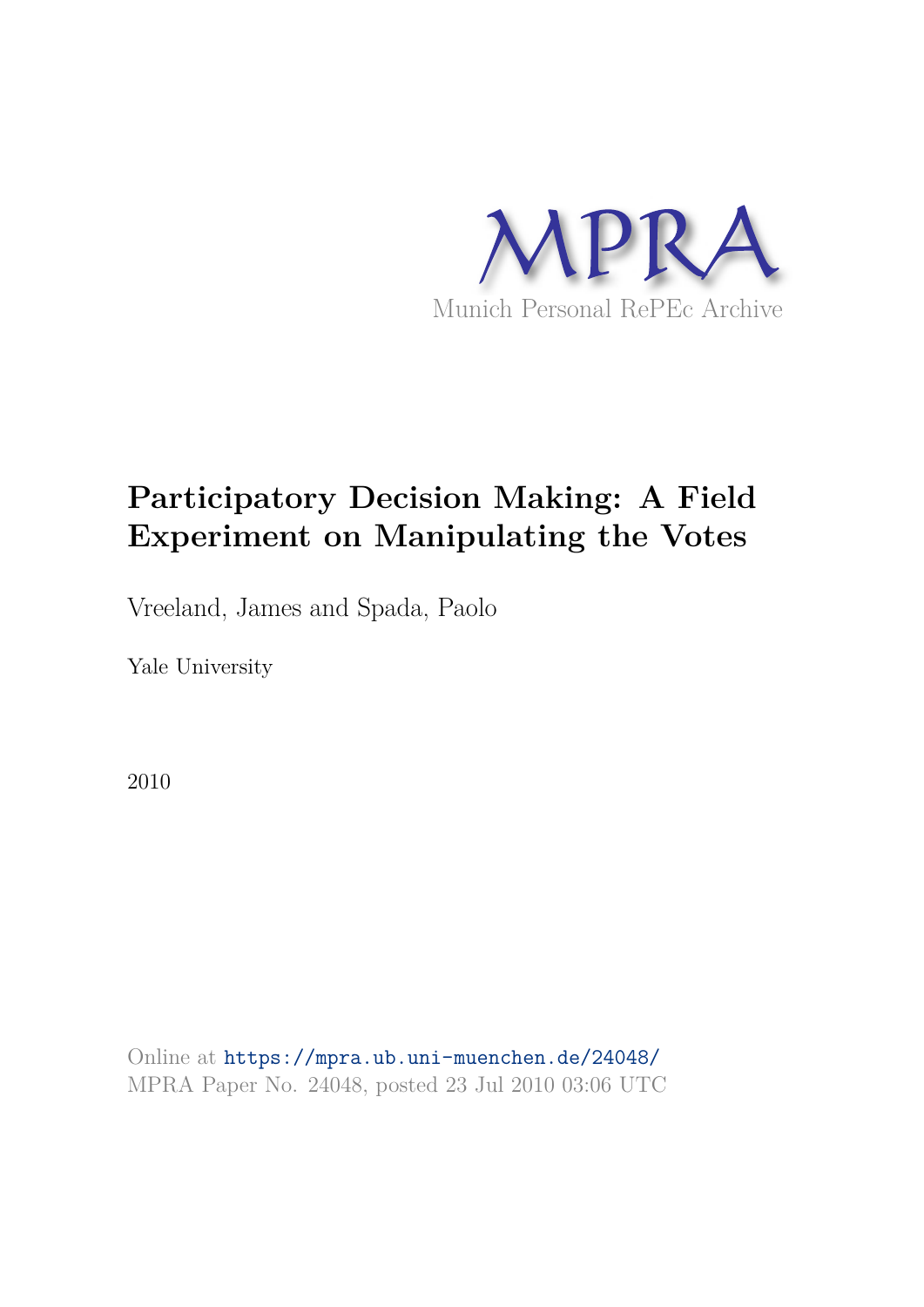# **Participatory Decision Making: A Field Experiment on Manipulating the Votes**

Paolo Spada<sup>1</sup> and James Raymond Vreeland<sup>2</sup>

**Abstract**: Many believe that deliberative democracy, where individuals discuss alternatives before voting on them, should result in collectively superior outcomes because voters become better informed and decisions are justified using reason. These deliberations typically involve a moderator, however, whose role has been under-examined. We conduct a field experiment to test the effects moderators may have. Participants in a class of 107 students voted on options over their writing and exam requirements. Before voting, they participated in group discussions of about five people each with one moderator. Some (randomly assigned) moderators remained neutral throughout, while others made limited interventions, supporting a specific option. We find a substantial moderator effect. Our experiment is structured like deliberations used world-wide to make community decisions and thus should have some external validity. The results indicate that if organized interest groups had influence over moderators, they might be able to hijack a deliberative decision-making process.

 $\overline{a}$ 

<sup>1</sup> Yale University, Department of Political Science, 124 Prospect Street, New Haven, CT 06520-8301, USA. E-mail: paolo.spada@yale.edu.

 $\overline{2}$  Georgetown University, School of Foreign Service, 37 & O Streets, NW, Washington, DC 20057, USA. E-mail: jrv24@georgetown.edu.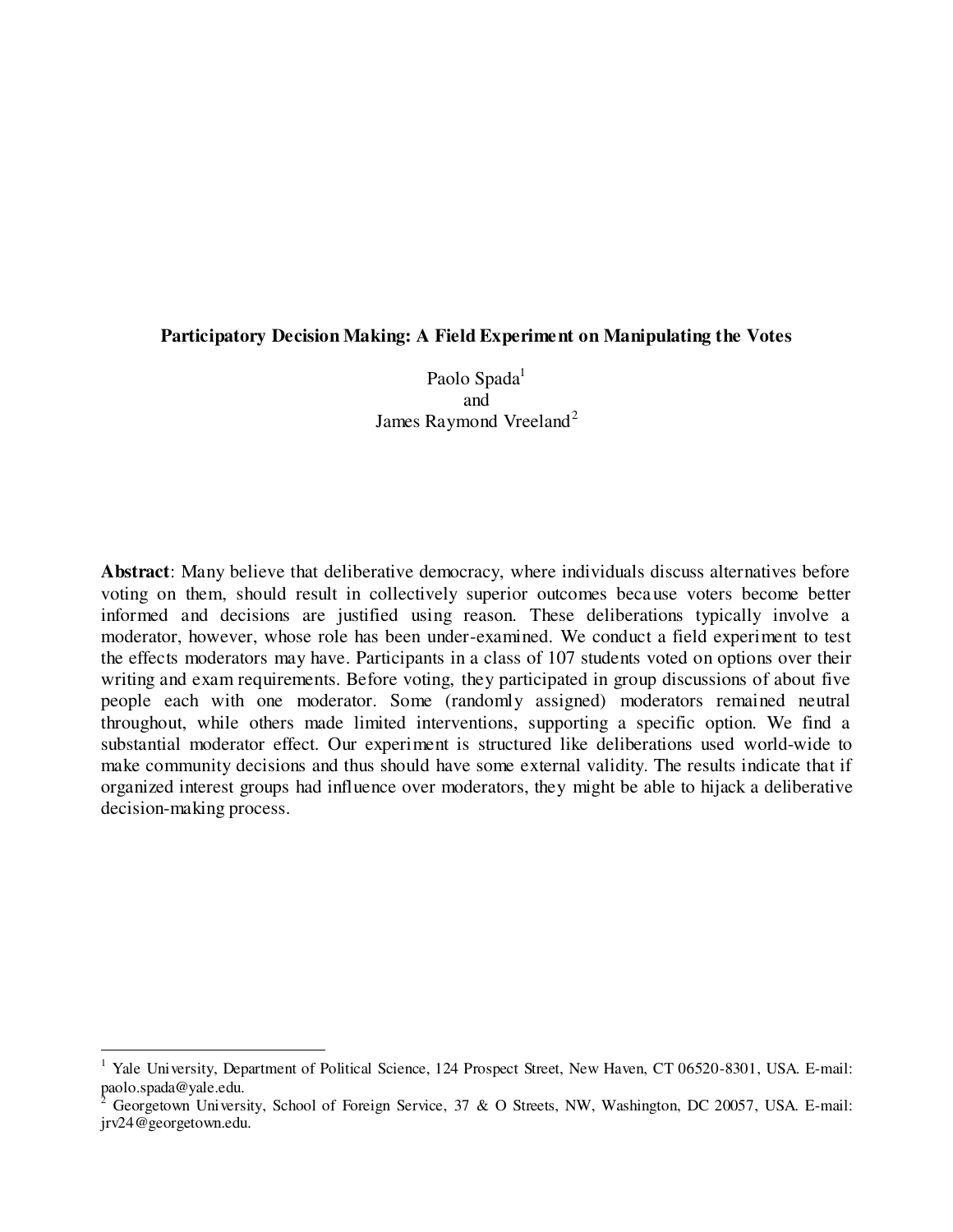# **1. Introduction**

Many researchers argue that deliberative democracy, where individuals discuss alternatives before voting on them, should result in collectively superior outcomes because voters become better informed and their decisions are justified using reason. In most practical applications of deliberative democracy, the participants are divided into small groups of five to ten people, and a moderator is assigned to each group to facilitate a discussion or "deliberation." The small groups enable all participants to express their views. Moderators usually have the power to interrupt the discussion, asking people to intervene and present their opinions. Our question is the following: What effect might moderators have on individuals participating in group discussions?

The question is an important one because the use of participatory democracy is growing around the world. Probably the most famous example is participatory budgeting in Porto Alegre, Brazil. Every year since 1989, citizens have been called on to deliberate over various proposals and to rank the priorities that will guide the investment plan of the city. The impact of this approach on public policy – in terms of participation, redistribution, poverty reduction, and the efficiency of public spending – has been well documented (Marquetti 2003, 2007, World Bank 2008) and has led many cities in Brazil and, indeed, around the world to adopt similar practices. Non-governmental organizations (NGOs) and municipal governments in all sorts of countries – including the developed world – have also adopted the deliberative approach. Further, the process is advocated and employed by the Center for Deliberative Democracy at Stanford University, which has developed a trademarked approach called Deliberative Polling®.

The use of participatory and deliberative approaches has become particularly prevalent in developing countries where the World Bank along with the International Monetary Fund (IMF) and the United Nations (UN) have encouraged its use to make public policy decisions at the local community level. According to estimates by Mansuri and Rao (2004), World Bank lending for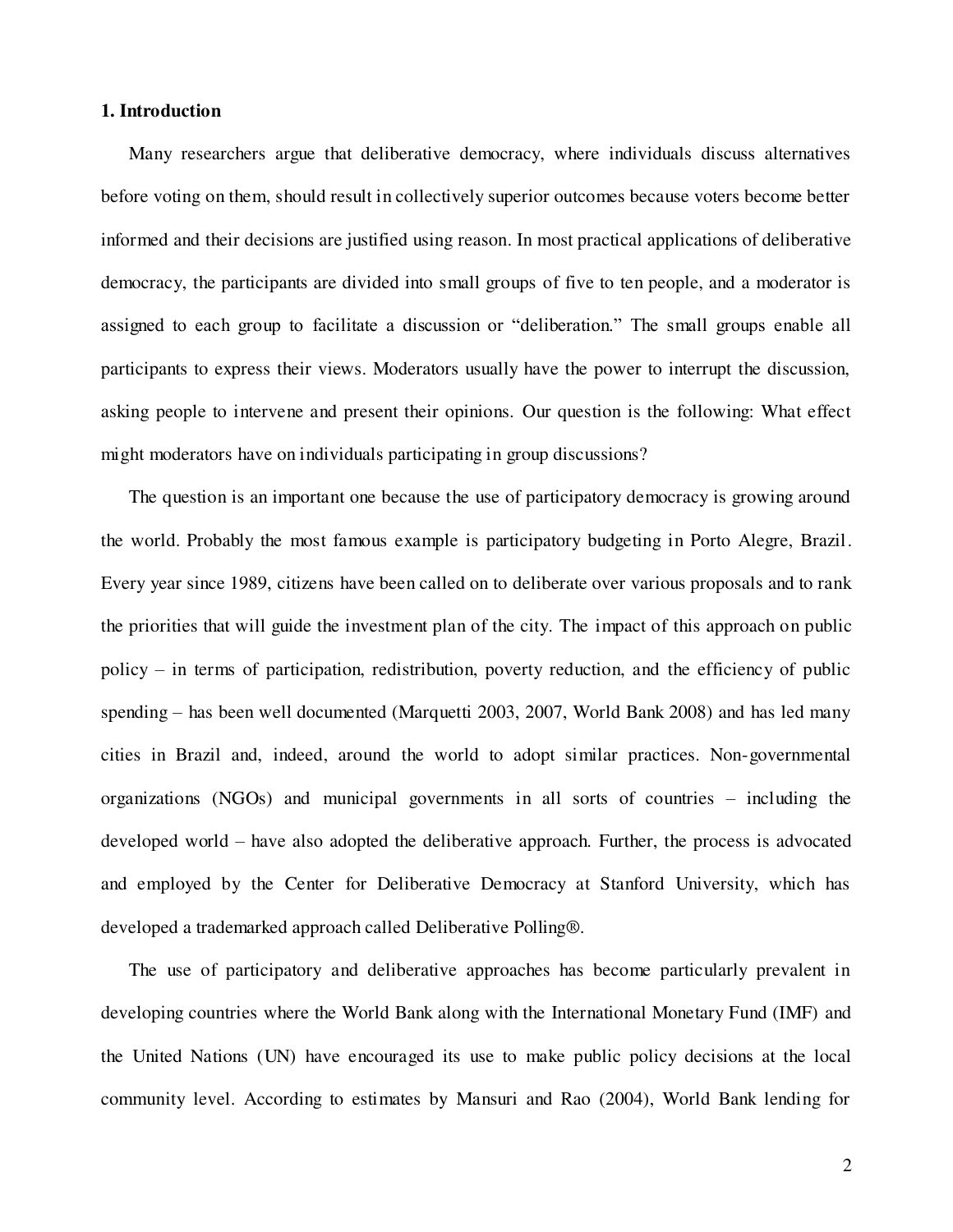"community driven development" projects grew from \$325 million in 1996 to \$2 billion in 2003.<sup>3</sup> The goals of community driven projects include the empowerment of poor people and the building of social capital (Mansuri and Rao 2004, Winters 2007). The deliberative approach has thus been employed to give a voice to all members of a community as well as to educate them.

Despite the enthusiasm for this approach to policy-making, critics warn that community-based approaches may be vulnerable to capture by local elites (Platteau and Gaspart 2003). Regarding the case of Brazil, for example, scholars have shown that the preferences of the coalition in charge of the process impacted the outcome (e.g., Baierle 2007, Wampler 2007), though ways in which elites may have hijacked the process have not been fully explored. Participatory and deliberative democracy may be manipulated in various ways. One under-explored mechanism is through the influence of moderators.

Ideally, deliberative democracy involves moderators who act as neutral referees, preventing a subgroup of participants from monopolizing the discussion. Previous research suggests, however, that moderators may actually influence the outcomes of discussions. Fulwider (2005) finds that the outcomes of deliberations with moderated groups differ from those of un-moderated groups. Similarly, Humphreys, Masters, and Sandbu (2006) find that group responses are correlated with the preferences of moderators. No previous study, however, has been designed to identify the effect of moderators on the direction of opinion change.

Can moderators influence participant preferences? We conducted a field experiment to address this question. The participants, who were unaware that they were being subjected to an experiment, made decisions in a natural environment that affected their real lives (this contrasts with lab experiments, where participants pretend they are behaving as in real life but know that an <sup>3</sup> For experimental work on community driven reconstruction in the post-conflict setting of Liberia,

see Fearon, Humphreys, and Weinstein (2009).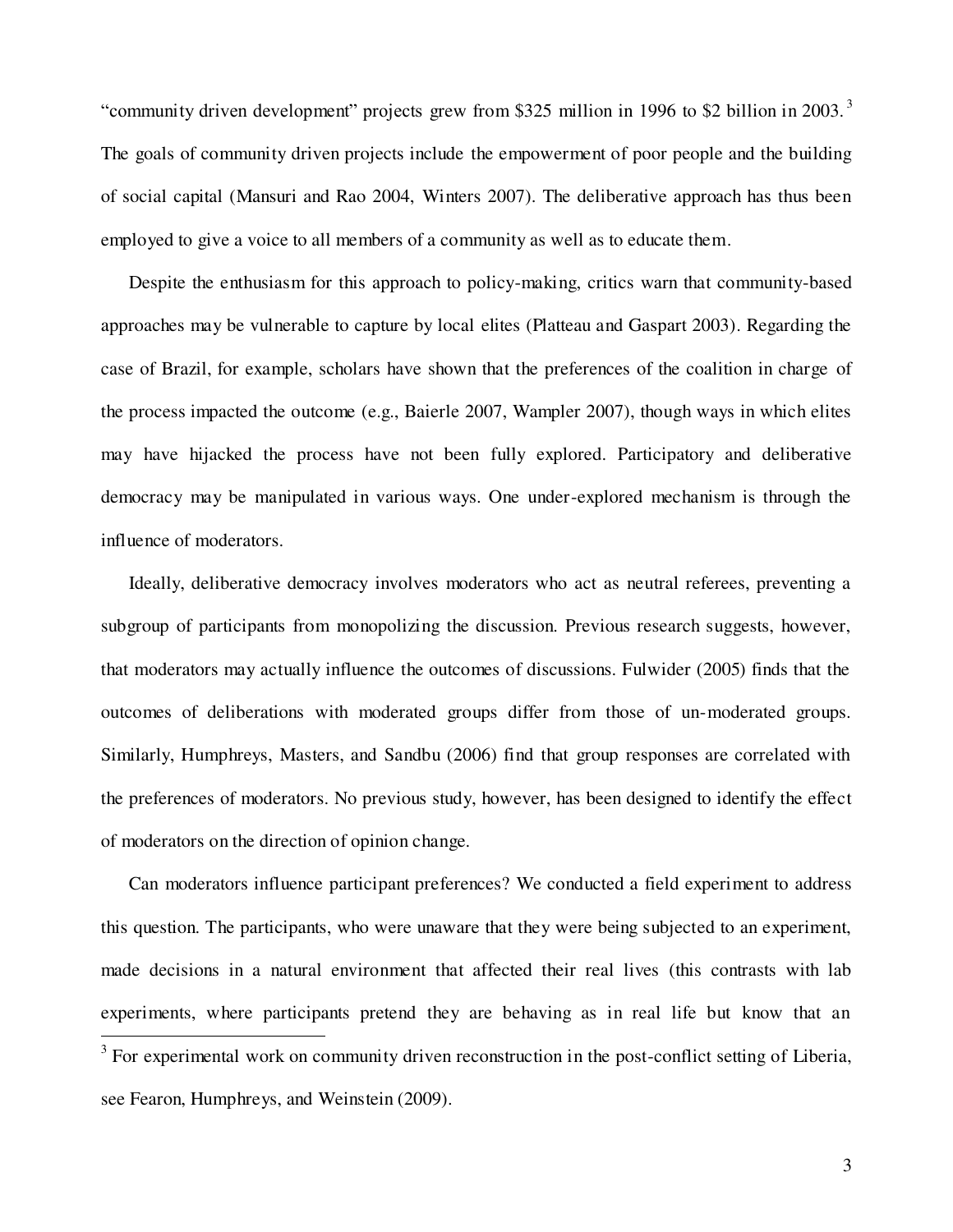experiment is being conducted; see Gerber and Green 2008). The design was similar to real-world applications of participatory and deliberative approaches, and our subjects had a real stake in the outcome. The experiment took place in a political science class of 107 students who participated in two referenda – one on the course writing requirements and the other on the course exam requirements. Each referendum had two options. The preliminary preferences of each student were recorded, and before the final (secret) ballot, the students participated in randomly assigned group discussions of about five students each with one moderator. Some – randomly assigned – moderators were neutral while others made limited (scripted) interventions in favor of one option or the other. The course writing and exam requirements were then set for the class by the majority.

To be clear, the experiment had the approval of the university Human Subjects Committee.<sup>4</sup> The balanced nature of our experiment helped to ensure that the final results of the deliberative process would not be impacted. As it turns out, majorities were so large that the final results were not altered by the experiment. Moreover, the vast majority of the students reported that they favored the opportunity to participate in the decision-making over the course requirements. No student expressed objection (not even in the anonymous evaluations).

Our experiment took place in a relatively tough environment for moderators to have an effect. First, unlike in community policy-making settings, our participants had well-defined a priori preferences over issues that they cared about and understood thoroughly (course requirements). This is often not the case in community settings. Second, moderators had no relationship with the students. We employed graduate students who had no authority over the students. We believe our moderators enjoyed no special status other than being called "moderators." In community settings, moderators are often community leaders or officials, who have some *direct* power over the participants, or NGO employees, who have a better understanding of the issues at stake and stronger

The letter of exemption – under 45 CFR 46.101(b)(2) – is available on request.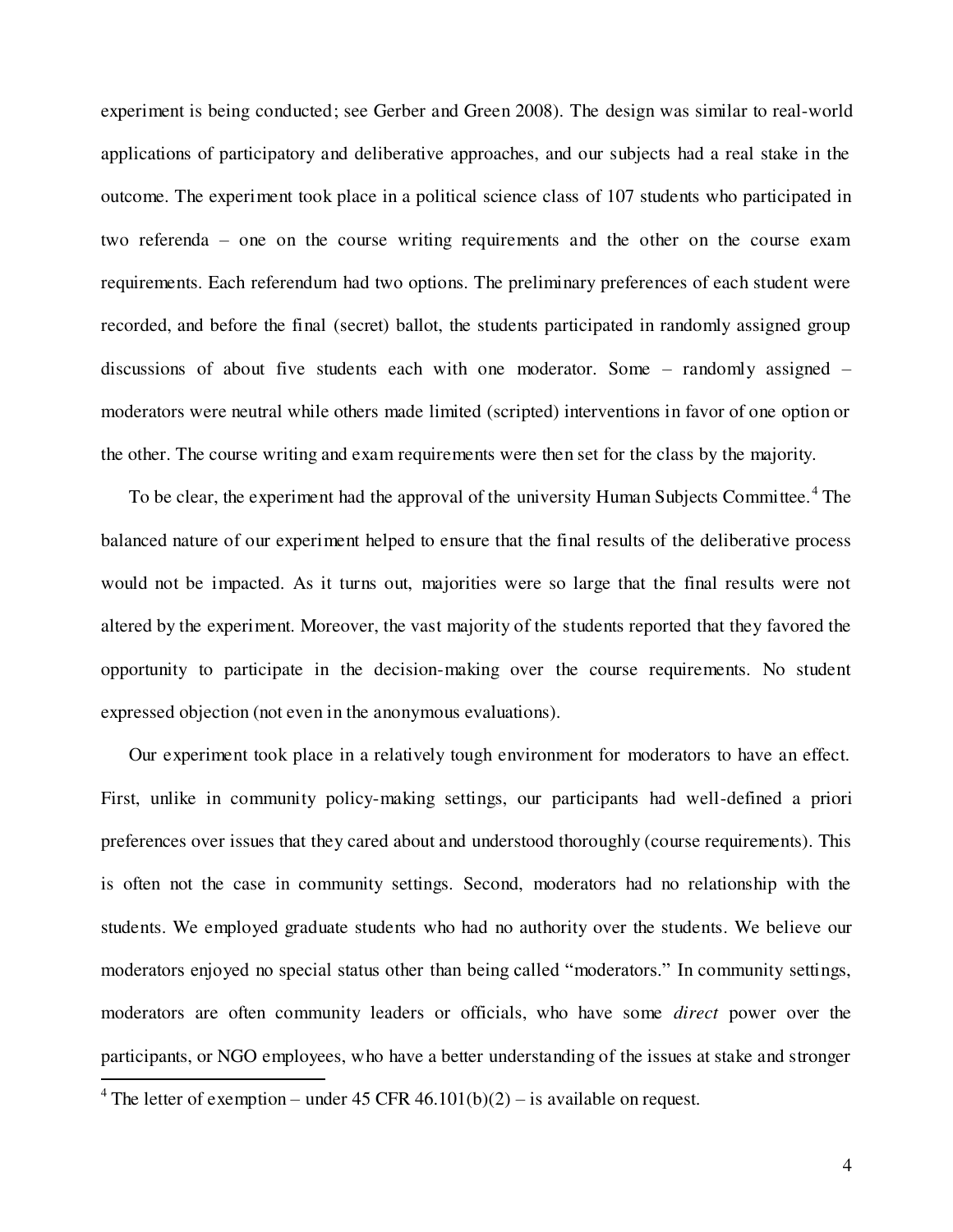communication skills than most of the participants. Finally, and most importantly, we deliberately constrained the ways in which our moderators could intervene in discussions (limiting them to three scripted statements). In community settings, such restrictions are absent.<sup>5</sup>

The results of our experiment are unambiguous: In the control group (90 cases), the overall rate of change between pre- and post-deliberation preferences was less than 17 percent. In cases where treatment moderators influenced *towards* a change in preference, the rate of change was over 37 percent (of 66 cases). In cases where treatment moderators influenced *against* a change in preference, not a single student changed opinion (0 out of 58). The results indicate that if a reasonable degree of disagreement existed in a community, organized interest groups could hijack a deliberative decision-making process if they had influence over the moderators.

We proceed by reviewing the experimental literature on deliberative democracy (section 3), and then describing our experiment in detail (section 3). Section 4 presents the results, while section 5 discusses the internal and external validity of the experiment. Section 6 concludes.

# **2. Experimental studies**

Deliberative democracy has been employed at increasing rates around the world. The World Bank, the IMF, and the UN have all promoted its use. In both developing and developed countries NGOs use deliberative forums to decide local projects. In New Haven, Connecticut, for example, the Community Foundation for Greater New Haven used a deliberative forum to prioritize public

<sup>&</sup>lt;sup>5</sup> From February to April 2009, one of the authors of this paper participated in the weekly meetings of the Participatory Budgeting Council in Porto Alegre, Brazil. The author observed moderators who were not neutral and used tactics including interruptions, shouting, strategic agenda setting, and even direct threats towards participants. For example, they warned that participants who criticized the city government would not receive city funding for their projects.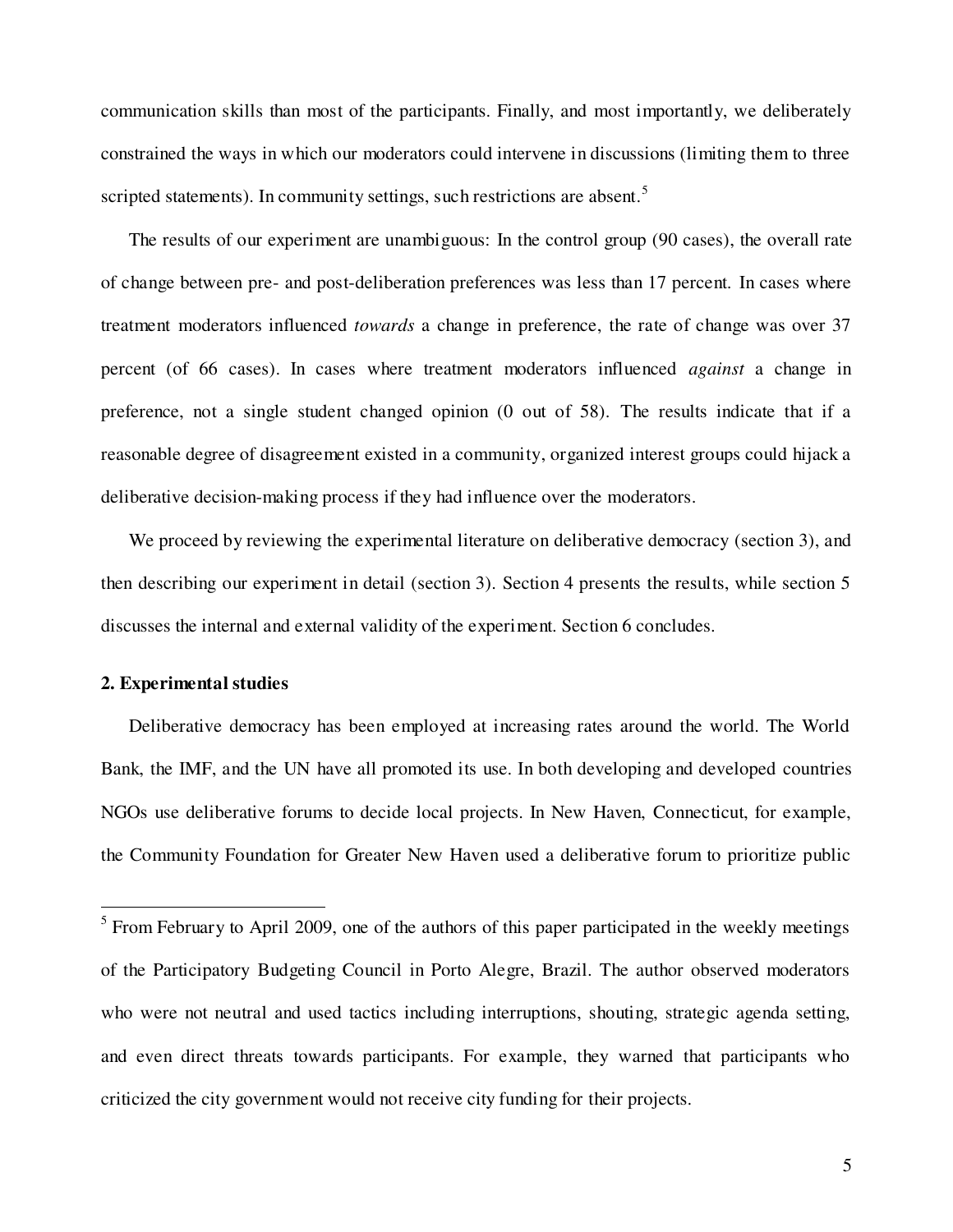spending. And since 1994, there have been more than twenty-two Deliberative Polls® conducted in various countries. Researchers have proposed "Deliberation Day" as a pedagogical national event around election time in the United States, claiming it would transform electoral campaigns (Ackerman and Fishkin 2004).

Experiments have been conducted to test various facets of deliberative discussions, such as the preferences of participants.<sup>6</sup> Farrar et al. (2009a), for example, find that the effect of deliberation is smaller for salient issues, and when the participants are better informed (also see Luskin et al. 2007). Others show that deliberation makes the preferences of participants more structured and orderly (List et al. 2006).

Some studies have tested the effect of inequality among the participants on the deliberative outcome. Morrison and Singer (2007) find that inequality among the participants affects the perception of the outcomes of deliberation. Other studies have investigated the effect of group pressure on the outcome of group discussion. Farrar et al. (2006), List et al. (2006), and Luskin et al. (2007) find that participants modify their preferences to conform with their group.<sup>7</sup>

<u>.</u>

<sup>&</sup>lt;sup>6</sup> We focus on the experimental literature, but note that non-experimental applications of participatory and deliberative democracy have been made in business, law, medicine, game theory, and political science. Our understanding of deliberative democracy has been particularly influenced by Ackerman (1991), Barber (1984), Benhabib (1992), Chambers (1996), Cohen (1997), Dryzek (2000), Fung (2004), Gaventa (2006), Gutmann and Thompson (1996), Fishkin and Luskin (2005), Habermas (1984), Nino (1996), Pateman (1970), Risse 2000, and Shapiro (2003). For reviews, see Simone (2003), Chambers (2003), and Mendelberg (2002).

 $<sup>7</sup>$  Their results contrast with the psychology literature that analyzes group polarization effects.</sup> Sophisticated research is emerging on strategic behavior in deliberations. In a non-experimental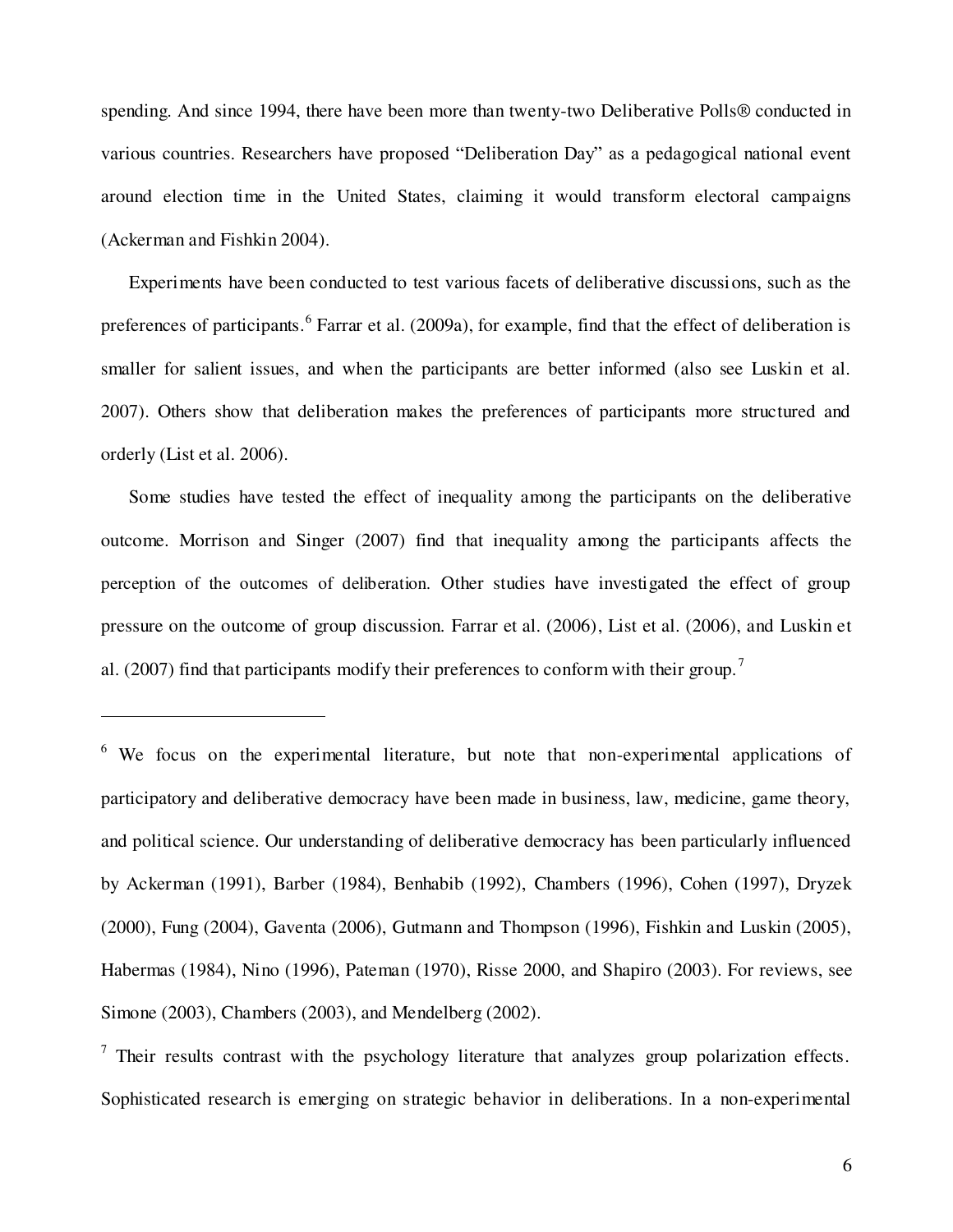A number of authors have argued that moderators might affect the deliberative process (for example, Sanders 1997, Young 2002, Shapiro 2003, Mutz 2008). We know of only two studies, however, that test the effect of moderators on deliberation. Fulwider (2005) finds that the presence of moderators makes opinion change more likely. Similarly, Humphreys et al. (2006) find that moderators have an effect. They analyze the results of a national deliberation organized by the UN Development Program in São Tomé and Príncipe, where citizens participated in moderated group discussions to decide country-wide economic priorities. The moderators were randomly selected from a group of civil society leaders and public officials, with some moderators randomly assigned to more than one group. The authors infer the importance of moderators from the share of the variance explained by moderator-specific effects. Moderator effects account for over one-third of variation in the outcomes. The authors also provide evidence that opinions changed in the direction of moderator influence. Moderator preferences – which were not manipulated by the experimenters – were recorded one week after the deliberation.<sup>8</sup> Moderators were assigned randomly, but their preferences were not (see Imai and Yamamoto 2008 for a discussion).

This prompts us to ask two questions. Can moderators influence participants to *change* their opinions? Can their influence also *reinforce* existing preferences? Our experiment is designed to answer these questions directly. It is the first study to randomly assign the direction of moderator

 $\overline{a}$ 

study, Muhlberger (2007) finds that participants are minimally strategic, but for contrasting views readers should see Landa and Meirowitz (2009), Dickson et al. (2008a,b), Hafer and Landa (2007), Meirowitz (2007), Hafer and Landa (2005), and Landa (2005). For a recent study that combines game-theoretic and psychological approaches tested with an experimental design, see Myers (2010).  $8$  Moderators may have been influenced by the group (Humphreys et al. 2006:598), but this is unlikely as it implies strange moderators who are both highly influential and highly malleable.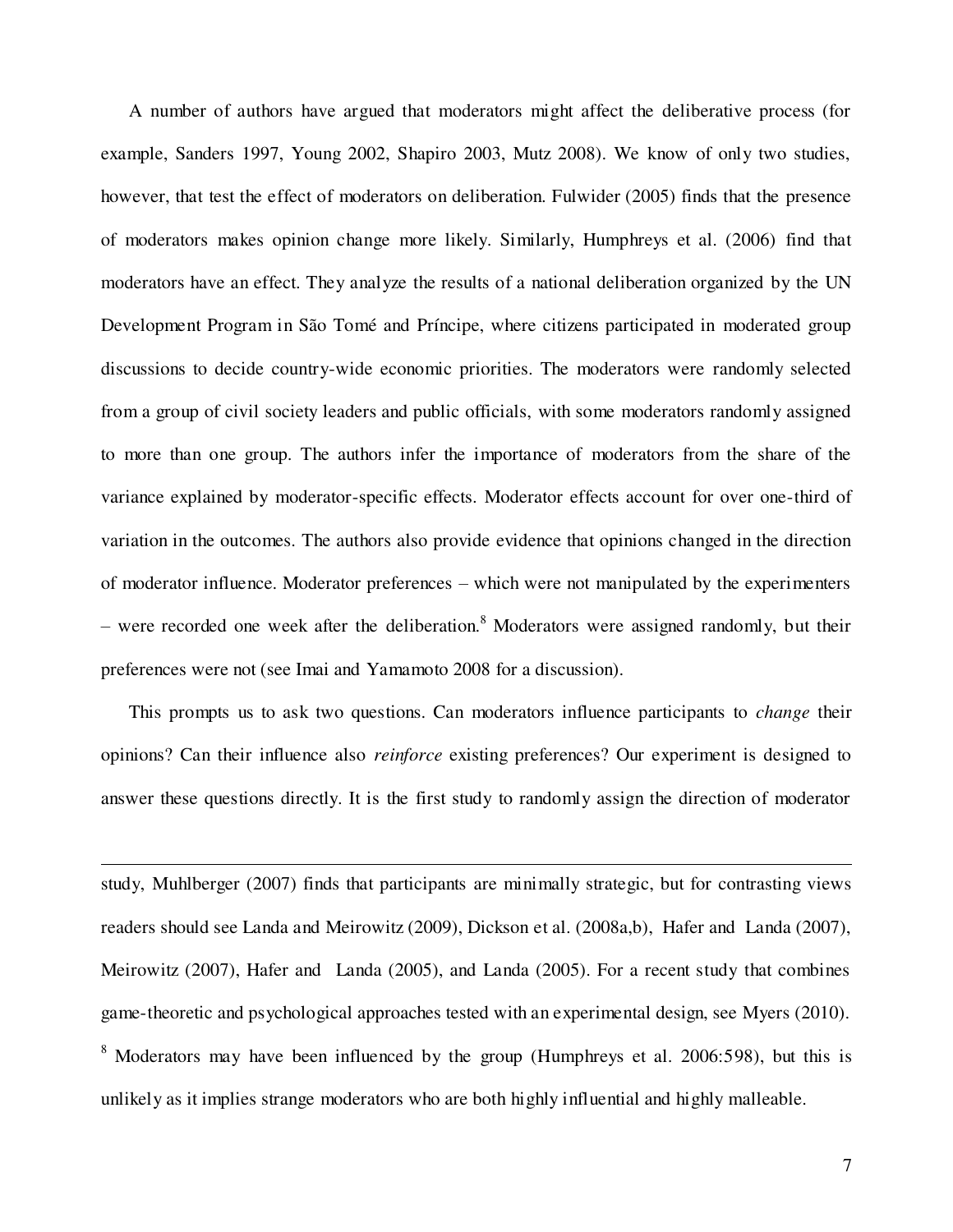influence. Moderator "preferences" are randomly assigned, and thus moderator influence is not correlated with any other observed and unobserved variables.

# **3. The experiment**

The field experiment took place in an Introduction to Comparative Politics course with an enrollment of 107 students. There were no lectures or readings on deliberative democracy, but the students did learn about elections for the first month of the course. The course syllabus noted the following: "After studying elections, we will be holding elections in class ourselves! Students will be able to vote for alternative writing requirements and alternative exam requirements. Majority rules." The syllabus provided options for the writing and exam requirements (see table 1).

|  |  | Table 1: Writing and exam options |  |
|--|--|-----------------------------------|--|
|--|--|-----------------------------------|--|

|    | Writing requirement                                                                  |    | Exam requirement                                                                                     |
|----|--------------------------------------------------------------------------------------|----|------------------------------------------------------------------------------------------------------|
|    | A) 3 short response papers (maximum 3 pages each)                                    |    | A) Cumulative final exam $(45\%)$ .                                                                  |
| B) | 1 short response paper (maximum 2 pages) and 1 final paper (paper should be 8 pages) | B) | Midterm examination (covering lectures 1-15) and<br>final examination (covering lectures 17, 19-25). |

During their respective section-meetings, students were divided into groups of about five, and they discussed each requirement (writing and exam) for 15 minutes. Each group had a moderator who was introduced as a graduate student. No moderator was serving (or had ever served) as the teaching assistant for anyone in his/her group, so the moderators had no grading power. There were a total of 12 moderators (four from our class sections, eight from outside). They each moderated between two and five of the 24 total groups. Their "preferences" were randomly assigned. Note that the assignment of preference was randomized according to the group, not the specific moderator. Treatments for each discussion were independent, and all combinations of treatments A, B and placebo were possible between the writing and exam discussions.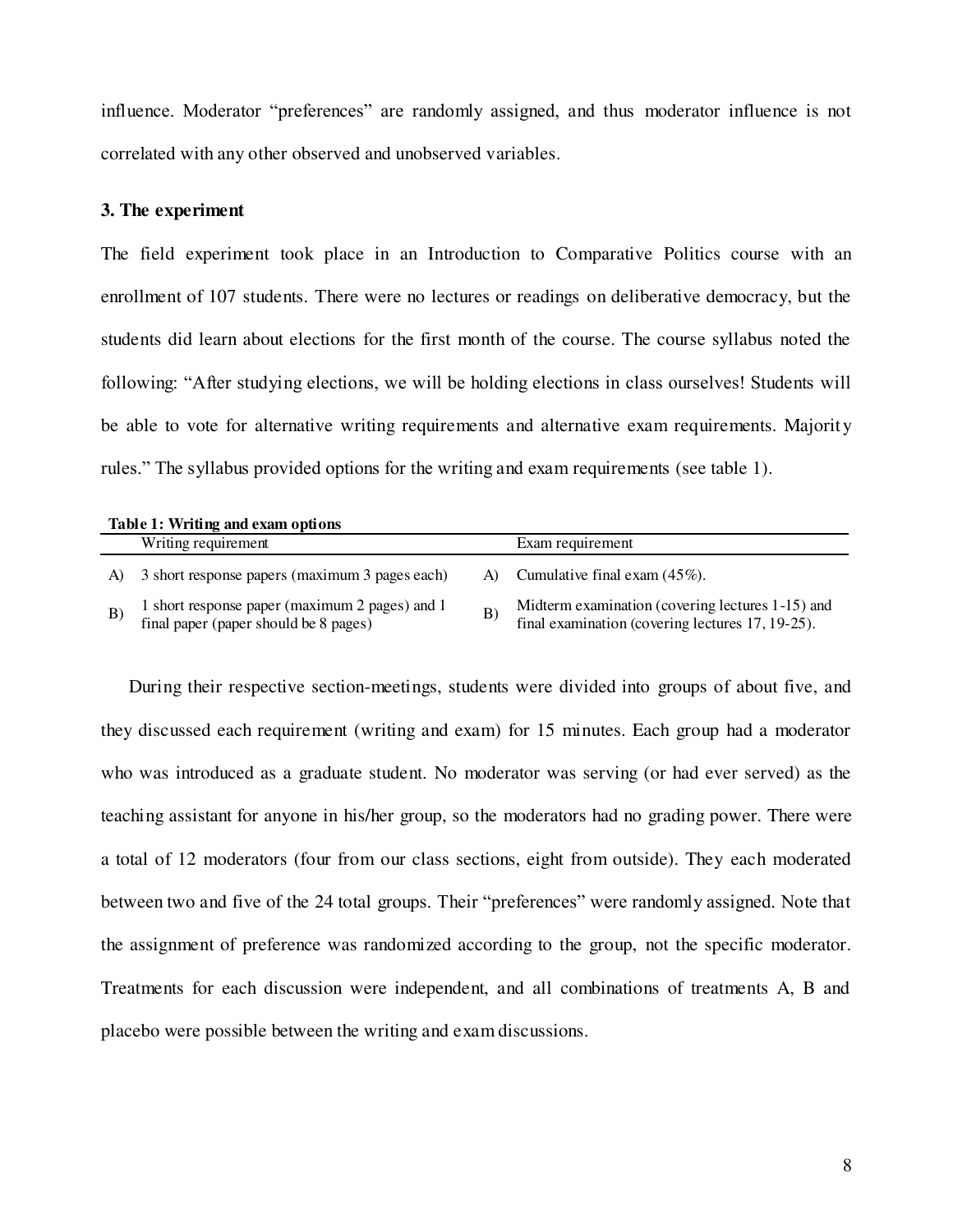As noted in the introduction, the graduate students were not viewed as holding authority over undergraduates. We believe that the only authority attributed to them was the implicit power any moderator has. Indeed, we suspected that this position alone might make them influential.

To test this hypothesis, we randomly assigned moderators to intervene in discussions by expressing opinions (or not) over the various options. We scripted the interventions and report exactly what the moderators said in the web appendix. The fact that some moderators would intervene in the discussions was unknown to the students ex ante.

"Treatment" moderators made three statements supporting their "preferred" option. The first statement was read at the beginning of the discussion; the second, halfway through the discussion; and the third at the end. Other than this, treatment moderators could only attempt to influence the discussion using body language, nodding their heads during the discussion when students raised points that agreed with their "preference," shaking their heads when students disagreed. "Placebo" moderators also read three statements at exactly the same time intervals as the treatment moderators, but these expressed no opinion about the options. They did not use body language, and they were instructed to be neutral.<sup>9</sup>

The students first discussed the writing requirement and then voted for their preferred option by secret ballot. Next the students discussed the exam requirement and then voted for their preferred option by secret ballot. After this, the students filled out a survey, which asked two groups of standard questions aimed to identify the participant and to evaluate her/his perceptions of the process.

<sup>&</sup>lt;sup>9</sup> "Preferences" were randomly assigned as entire scripts per discussion. So moderator preference was consistent throughout a single discussion. See the appendix for details.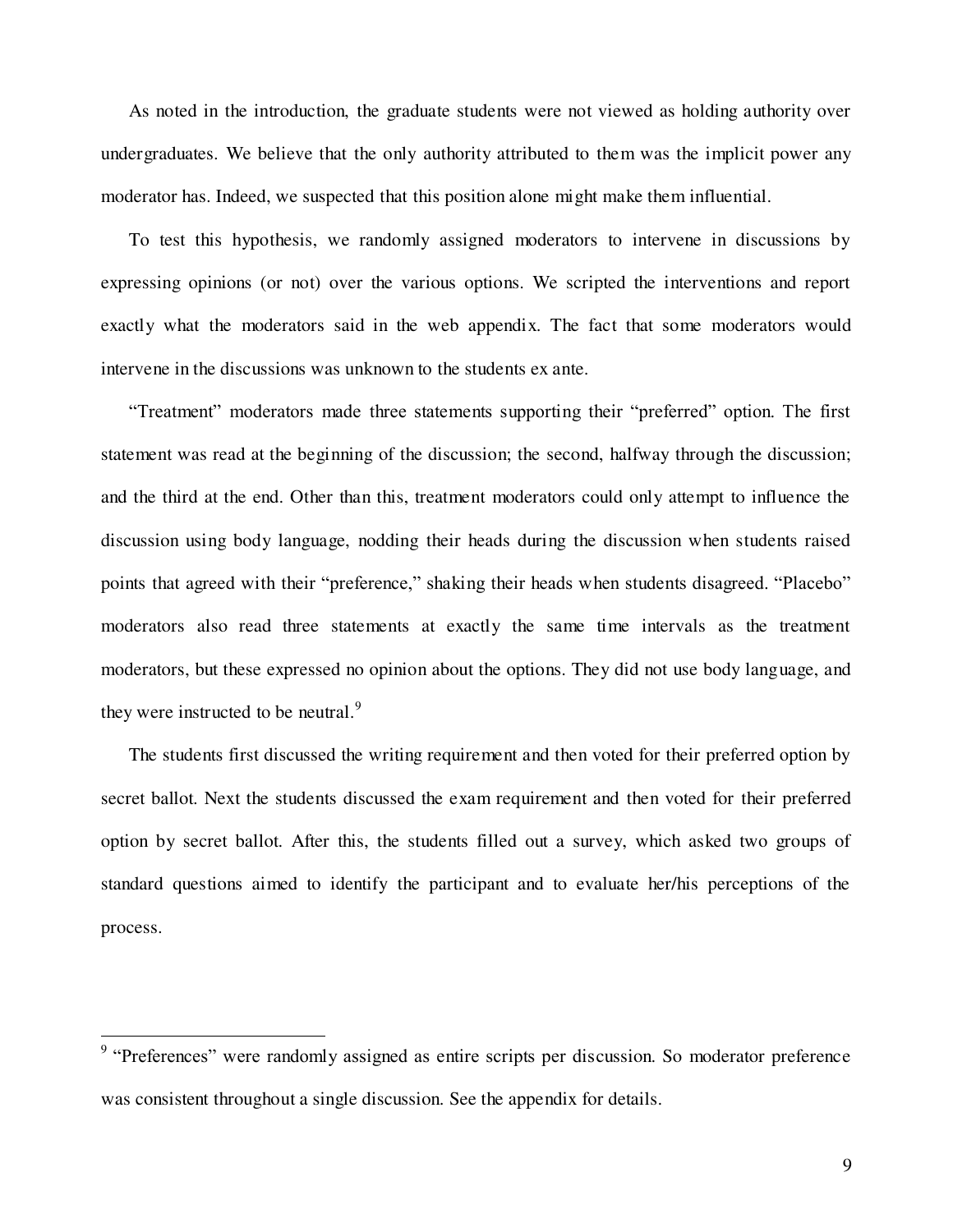# **4. Results**

As we turn to the results, it is noteworthy to mention the informal feedback we received from our moderators. Treatment moderators reported they felt paralyzed by the script and felt this limited them from having much influence. We decided in advance that scripting the interventions of the moderators would limit the effect of moderators who are particularly charismatic (or not). We also felt that scripting interventions would make clear the level of intervention, and make the experiment easy to explain and to replicate. Finally, we wanted to see if even minimal intervention could have an effect. It did. Figure 1 and Table 2 summarize the results.



**Figure 1: Summary of Results: how many students switched preferences?**

The mean for the *placebo* group is 17 percent, and a t-test indicates that we can say with 95 percent confidence that the hypothetical population mean is between 9 percent and 25 percent; we reject the null hypothesis of a mean of zero with greater than 99 percent confidence. This is important. It implies that in the absence of a treatment, we expect some people to change opinion – in other words, deliberation is consequential in the placebo group.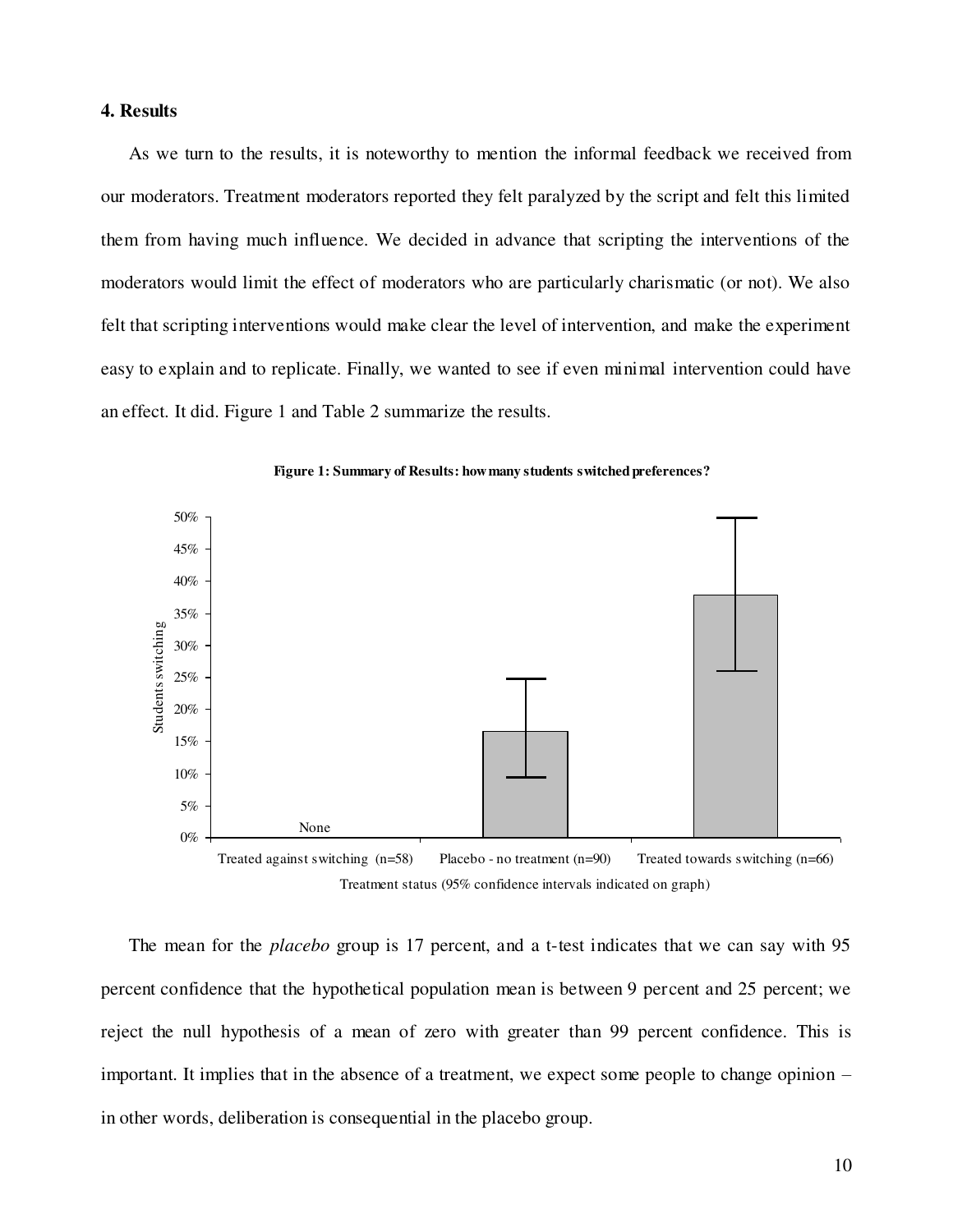The mean for the group treated *against* change is 0 percent change. This result is so strong, it defies standard statistical techniques to test for uncertainty (the effect appears to be so strong that there is no variation in the dependent variable). For the group treated *towards* change, the mean is 38 percent, and a t-test indicates we can say with 95 percent confidence that the rate of change in the hypothetical population is between 26 percent and 50 percent.

Table 2 also shows the differences across the rates of change in these three groups are also highly statistically significant. According to a t-test comparing the means of the two samples (unpaired), within 99 percent confidence, the rate of change with a treatment *against* change is lower by between 4 and 30 percent compared to the placebo group. The rate of change with a treatment *towards* change is higher by between 3 and 39 percent compared to the placebo group, again within 99 percent confidence.

|                                                  |               | $%$ changing | 95%        |         |  |  |  |  |
|--------------------------------------------------|---------------|--------------|------------|---------|--|--|--|--|
|                                                  | opinion (# of |              |            |         |  |  |  |  |
| Moderator treatment (# of students)              | students)     | interval     |            |         |  |  |  |  |
| Treatment <i>against</i> changing opinion (n=58) | $0\%$         | (0/58)       | $(0\%$     | $0\%$   |  |  |  |  |
| Placebo - no treatment $(n=90)$                  | 17%           | (15/90)      | $(9\%,$    | $25\%)$ |  |  |  |  |
| Treatment <i>towards</i> changing opinion (n=66) | 38%           | (25/66)      | $(26\%,$   | 50%)    |  |  |  |  |
|                                                  |               |              |            |         |  |  |  |  |
|                                                  |               |              | 99%        |         |  |  |  |  |
|                                                  |               | Absolute     | confidence |         |  |  |  |  |
| <b>Differences</b>                               |               | difference   | interval   |         |  |  |  |  |
| Treatment <i>against</i> changing vs. Placebo    |               | 17%          | $(4\%.$    | $30\%)$ |  |  |  |  |
| Treatment towards changing vs. Placebo           |               | 21%          | $(3\%$ .   | $39\%)$ |  |  |  |  |

#### **Table 2 Summary of results**

#### **4.1 Descriptive data**

We next present cross-tabulations of the data. Table 3 presents the detailed data – the percentages of students by their pre- and post-discussion preferences with the results from the writing requirement deliberation on top and the results from the exam requirement deliberation on bottom. Table 4 summarizes the results by experiment.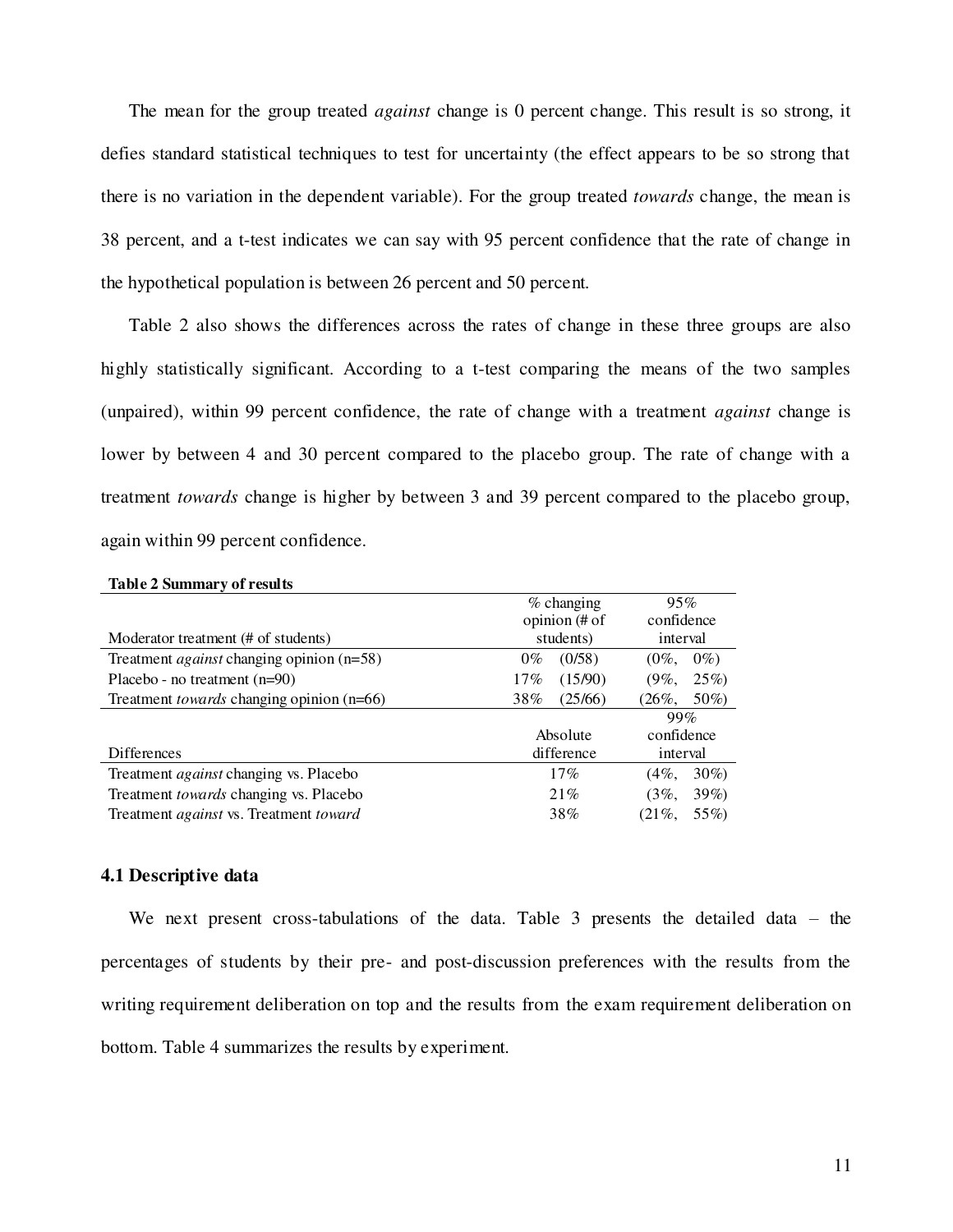Consider first the writing requirement results. Generally, option A was preferred. Nonetheless, some students preferred option B, and there were students who switched. The switching trends consistently followed moderator influence:

- Among the students who started with a preference for option A, 100 percent of those treated for A stayed with it, 97 percent of those who received a placebo treatment stayed with it, and just 80 percent of those treated for B stayed with A.
- Among the students who started out preferring option B, 100 percent of those treated for B stayed with it, 63 percent who received a placebo treatment stayed with it, and just 25 percent of those treated for A stayed with B.
- Regarding indifference, there turned out to be no indifferent students who were treated for A. Among indifferent students who received the placebo treatment, half the students switched to A and half to B. Among the indifferent students treated for B, 100 percent switched to B. Turning to the exam requirement, students generally preferred option B.
- Among students who started with a preference for option A, 100 percent of those treated for A stayed with it, 40 percent of students receiving the placebo stayed with it, and *none* of the students treated for B stayed with A.
- Among the students who started out preferring option B, 100 percent of those treated for B stayed with it, 100 percent who received a placebo treatment stayed with it, but only 79 percent of those treated for A stayed with B.
- For students who started out indifferent, those treated for A split evenly between A and B, those receiving the placebo split 17 percent to 83 percent in favor of option B, and 75 percent of the indifferent students treated for B switch to B with the remaining 25 percent remaining indifferent – no indifferent students treated for B switched to A.

All of the results are thus broadly consistent with our hypothesis about moderator influence.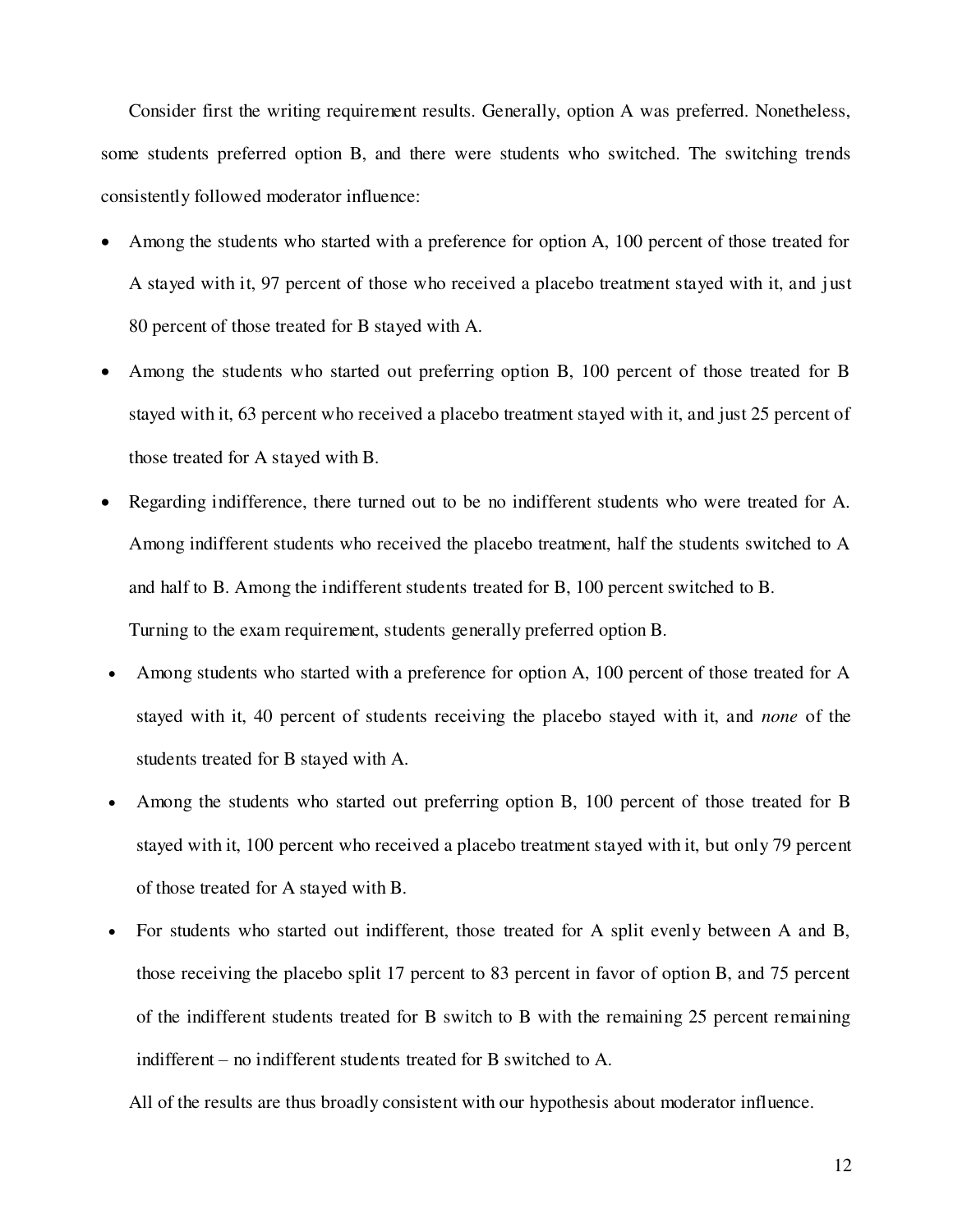| Writing requirement                                                                          |                        |                            |                            |                 |         |                            |                            |                            |                        |         |         |  |
|----------------------------------------------------------------------------------------------|------------------------|----------------------------|----------------------------|-----------------|---------|----------------------------|----------------------------|----------------------------|------------------------|---------|---------|--|
| Treatment for option A                                                                       |                        | Placebo                    |                            |                 |         | Treatment for option B     |                            |                            |                        |         |         |  |
|                                                                                              |                        | Post-discussion preference |                            |                 |         |                            | Post-discussion preference |                            |                        |         |         |  |
| Pre-disc. pref.                                                                              | A                      | B                          | Indiff.                    | Pre-disc. pref. | A       | B                          | Indiff.                    | Pre-disc. pref.            | A                      | B       | Indiff. |  |
| A                                                                                            | 100%                   | $0\%$                      | $0\%$                      | A               | $97\%$  | $3\%$                      | $0\%$                      | A                          | $80\%$                 | 20%     | $0\%$   |  |
| B                                                                                            | 75%                    | $25\%$                     | $0\%$                      | B               | 38%     | 63%                        | $0\%$                      | B                          | $0\%$                  | $100\%$ | $0\%$   |  |
| Indiff.                                                                                      | $0\%$                  | $0\%$                      | $0\%$                      | Indiff.         | 50%     | 50%                        | $0\%$                      | Indiff.                    | $0\%$                  | 100%    | $0\%$   |  |
| Exam requirement                                                                             |                        |                            |                            |                 |         |                            |                            |                            |                        |         |         |  |
|                                                                                              | Treatment for option A |                            |                            |                 | Placebo |                            |                            |                            | Treatment for option B |         |         |  |
|                                                                                              |                        |                            | Post-discussion preference |                 |         | Post-discussion preference |                            | Post-discussion preference |                        |         |         |  |
| Pre-disc. pref.                                                                              | A                      | B                          | Indiff.                    | Pre-disc. pref. | A       | B                          | Indiff.                    | Pre-disc. pref.            | A                      | B       | Indiff. |  |
| A                                                                                            | $100\%$                | $0\%$                      | $0\%$                      | A               | $40\%$  | 60%                        | $0\%$                      | A                          | $0\%$                  | 100%    | $0\%$   |  |
| B                                                                                            | 13%                    | <b>79%</b>                 | $8\%$                      | B               | $0\%$   | $100\%$                    | $0\%$                      | B                          | $0\%$                  | $100\%$ | $0\%$   |  |
| Indiff.                                                                                      | 50%                    | 50%                        | $0\%$                      | Indiff.         | $17\%$  | 83%                        | $0\%$                      | Indiff.                    | $0\%$                  | 75%     | 25%     |  |
| Table 3b: The change in preferences pre-/post-deliberation by moderator treatment (raw data) |                        |                            |                            |                 |         |                            |                            |                            |                        |         |         |  |

#### **Table 3a: The change in preferences pre-/post-deliberation by moderator treatment (%)**

#### **Table 3b: The change in preferences pre-/post-deliberation by moderator treatment (raw data)**

| Writing requirement    |                            |                            |                            |                 |                        |                            |          |                        |                            |   |         |
|------------------------|----------------------------|----------------------------|----------------------------|-----------------|------------------------|----------------------------|----------|------------------------|----------------------------|---|---------|
| Treatment for option A | Placebo                    |                            |                            |                 | Treatment for option B |                            |          |                        |                            |   |         |
|                        |                            | Post-discussion preference |                            |                 |                        | Post-discussion preference |          |                        |                            |   |         |
| Pre-disc. pref.        | А                          | B                          | Indiff.                    | Pre-disc. pref. | A                      | B                          | Indiff.  | Pre-disc. pref.        | A                          | В | Indiff. |
| А                      | 30                         | $\theta$                   | 0                          | А               | 30                     |                            | $\Omega$ | A                      | 20                         |   | 0       |
| B                      |                            |                            | $\theta$                   | B               | 3                      | 5                          |          | B                      | $\theta$                   |   | 0       |
| Indiff.                | $\theta$                   | 0                          | $\theta$                   | Indiff.         |                        |                            |          | Indiff.                | $\Omega$                   |   | 0       |
| Exam requirement       |                            |                            |                            |                 |                        |                            |          |                        |                            |   |         |
|                        | Treatment for option A     |                            |                            |                 | Placebo                |                            |          | Treatment for option B |                            |   |         |
|                        | Post-discussion preference |                            | Post-discussion preference |                 |                        |                            |          |                        | Post-discussion preference |   |         |
| Pre-disc. pref.        | A                          | B                          | Indiff.                    | Pre-disc. pref. | A                      | B                          | Indiff.  | Pre-disc. pref.        | А                          | В | Indiff. |

| $\therefore$ pref. A B |  | Indiff. | Pre-disc. pref. A B |                     | Indiff. | Pre-disc. pref. A | $\mathbf{B}$          | Indi                                            |
|------------------------|--|---------|---------------------|---------------------|---------|-------------------|-----------------------|-------------------------------------------------|
| $\mathbf{A}$ 1 0       |  |         | A 2 3 0             |                     |         | $\mathbf{A}$ 0    |                       | $\begin{array}{ccc} 4 & 0 \\ 0 & 0 \end{array}$ |
| B 3 19                 |  |         |                     | B 0 38              |         |                   | B 0 23                | $\overline{0}$                                  |
| Indiff. $1 \t 1$       |  |         |                     | Indiff. $1 \quad 5$ |         |                   | Indiff. $0 \t 3 \t 1$ |                                                 |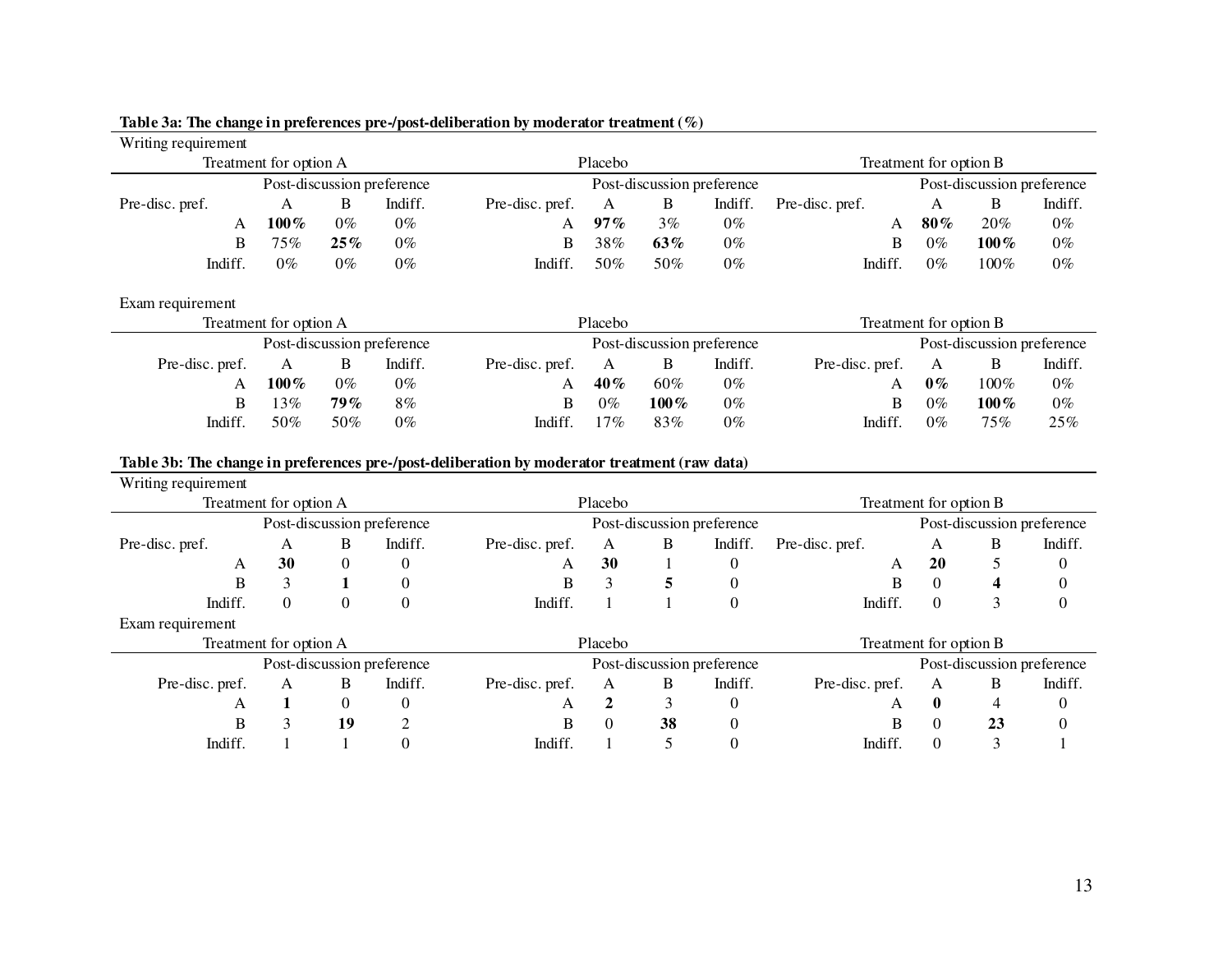# **Table 4 Summary of results by deliberation**

|                                                  |                     | 95%        |         |
|--------------------------------------------------|---------------------|------------|---------|
|                                                  |                     | confidence |         |
| Moderator treatment (# of observations)          | % changing opinion  | interval   |         |
| Treatment <i>against</i> changing opinion (n=34) | $0\%$               | $(0\%,$    | $0\%$   |
| Placebo - no treatment $(n=14)$                  | $15\%$              | $(3\%,$    | $26\%$  |
| Treatment towards changing opinion (n=32)        | 34%                 | $(17\%,$   | 52%)    |
|                                                  |                     | 95%        |         |
|                                                  |                     | confidence |         |
| <b>Differences</b>                               | Absolute difference | interval   |         |
| Treatment <i>against</i> changing & Placebo      | 15%                 | $(2\%,$    | $27\%)$ |
| Treatment towards changing & Placebo             | 20%                 | $(0.1\%,$  | $39\%)$ |
| Treatment against & Treatment toward             | 34%                 | $(18\%,$   | 51%)    |
| <b>Exam deliberation</b>                         |                     |            |         |
|                                                  |                     | 95%        |         |
|                                                  |                     | confidence |         |
| Moderator treatment                              | % changing opinion  | interval   |         |
| Treatment <i>against</i> changing opinion (n=24) | $0\%$               | $(0\%$ ,   | $0\%$   |
| Placebo - no treatment $(n=49)$                  | 18%                 | $(7\%,$    | $30\%)$ |
| Treatment <i>towards</i> changing opinion (n=34) | 41%                 | $(24\%,$   | 59%)    |
|                                                  |                     | 95%        |         |
|                                                  |                     | confidence |         |
| <b>Differences</b>                               | Absolute difference | interval   |         |
| Treatment <i>against</i> changing & Placebo      | 18%                 | $(2\%,$    | $34\%$  |
| Treatment towards changing & Placebo             | 23%                 | $(3\%,$    | $42\%)$ |
| Treatment against & Treatment toward             | 41%                 | $(21\%,$   | 62%)    |

### **4.2 More about the moderators**

The work of Humphreys et al. (2006) suggests that certain characteristics of moderators may make them more or less influential. We did not randomize on moderator characteristics, and thus we do not wish to make strong conclusions about them. We do want to make sure that our main findings are not, by chance, driven by idiosyncrasies in the assignment of moderators.

Our set of moderators was diverse. In total, there were 12 moderators. Eight were women (ages 23 to 33), and four were men (ages 26 to 31). Five of the moderators were US born (three of them women), while the others came from Italy, Jamaica, Korea, Spain, Poland (two moderators), and Turkey. We also asked them to self-rate their moderator ability, based on their previous experience. We thus consider the potential impact of whether moderators are male or female, international or US-born, native speakers of English, section teaching assistants, younger or older (with the median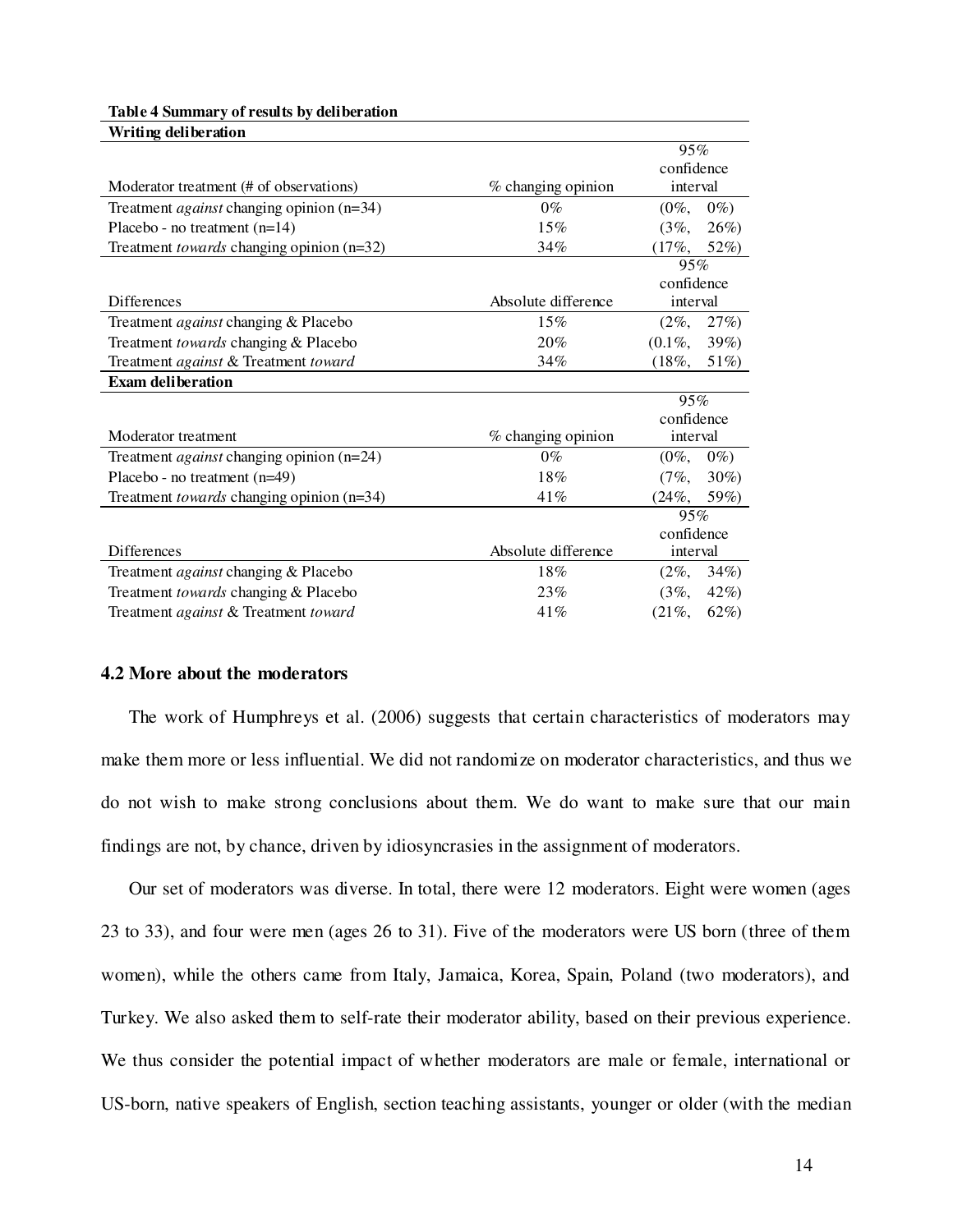being the cut-point), and moderate or high ability. Inspection of our data reveals just two patterns with respect to moderator characteristics and influence. Table 5a presents these results, with the notable findings shaded.

First, preference change was more likely if the moderator was a man in the *placebo* group. There is, however, no statistically significant difference between the effectiveness of male and female *treatment* moderators. We prefer not to speculate as to why students were more likely to switch in the presence of a placebo male moderator than a placebo female moderator. We did not randomize with respect to this characteristic, and it is not the focus of our experiment. We focus instead on the fact that when acting as treatment moderators, moderator-gender played no role. Whatever differences men and women may have as moderators, they disappear in our experiment once both take on a proactive role of exerting influence. For more on the impact of gender on moderator effectiveness, we refer readers to Humphreys et al. (2006).

Next, we find that moderators who reported having had a high level of (self-rated) ability were indeed more effective in getting students to switch preferences. The rate of change for high ability moderators was 41 percent (95 percent confidence interval: 32 to 66 percent), while the rate for moderate ability moderators was just 24 percent (95 percent confidence interval: 8 to 41 percent). We return to this below.

Other than these two observations our inspection reveals no other patterns that deviate from the findings presented above. The differences in placebo and treatment effects across different types of moderators are not statistically significant. (To see this, note on Table 5a that the 95 percent confidence intervals for the differences across moderator effects all overlap zero.)

Having shown that there is no statistically significant difference between the treatment effects across various moderator types, we turn to testing whether the treatment by each type of moderator is, itself, statistically significantly different from the placebo effect for that type of moderator. Here,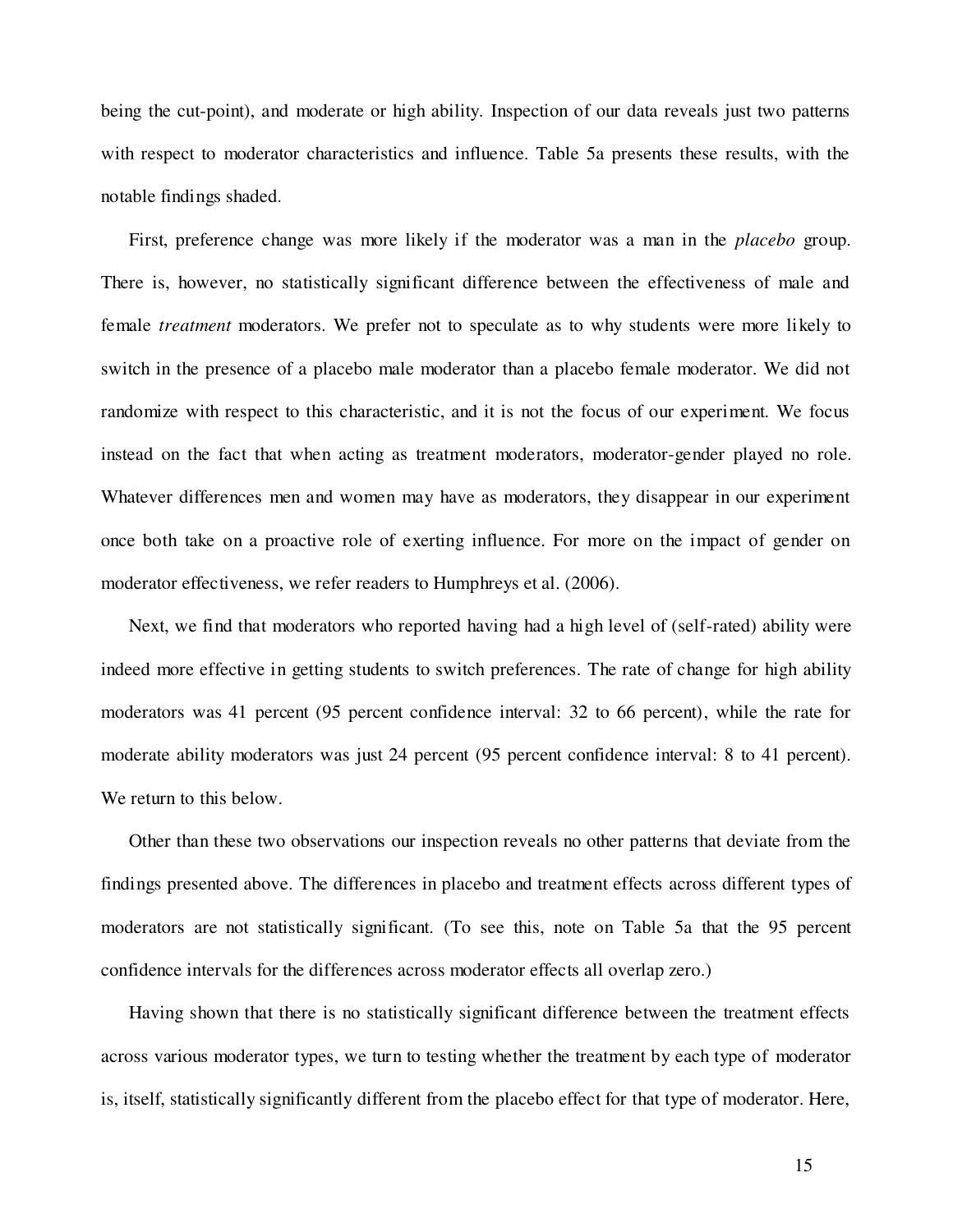our primary results hold, at least at the 10 percent level of confidence, for all but two types of moderators. The exceptions are male moderators treating against change and moderate ability moderators treating towards change.

Regarding the first exception, even though no one who was treated against change switched preferences, the effect for male moderators is not statistically significant. Table 5b shows that the difference between the placebo group rate of change and the treatment group is relatively large (–24 percent). But there are only seven observations of students treated against change with male moderators (see table 5a). Thus, this appears to simply a problem of small sample size.

The other exception is for moderate ability moderators treating towards change. The rate of change for this placebo moderator-cohort is 14 percent, while the rate of change for this moderatorcohort treating toward change is 24 percent (see table 5a). The difference (–10 percent) is in the expected direction, but the two-tailed p-value is 0.30, indicating that we cannot reject the null hypothesis.<sup>10</sup> We might conclude that the best way to safeguard against moderator manipulation is to choose inexperienced moderators. Yet, we hesitate to draw strong conclusions along these lines because we did not randomize with respect to self-rated moderator ability, and our experiment is not designed to directly test this possibility. Nor did we establish rigorous guidelines for our moderators to rate themselves. Given the data that we collected on this variable, however, we do find it interesting that lower moderator ability presents the weakest treatment effect. Of course, even the moderate ability moderators had a statistically significant impact when they treated *against* change  $(p=0.03)$ .

Indeed, the statistical significance of the difference between treatment and placebo holds for all other types of moderators. For female moderators treating against change, and younger moderators

<u>.</u>

<sup>&</sup>lt;sup>10</sup> Note that self-rated moderator ability is not strongly related to age: rho=0.12 (n=12).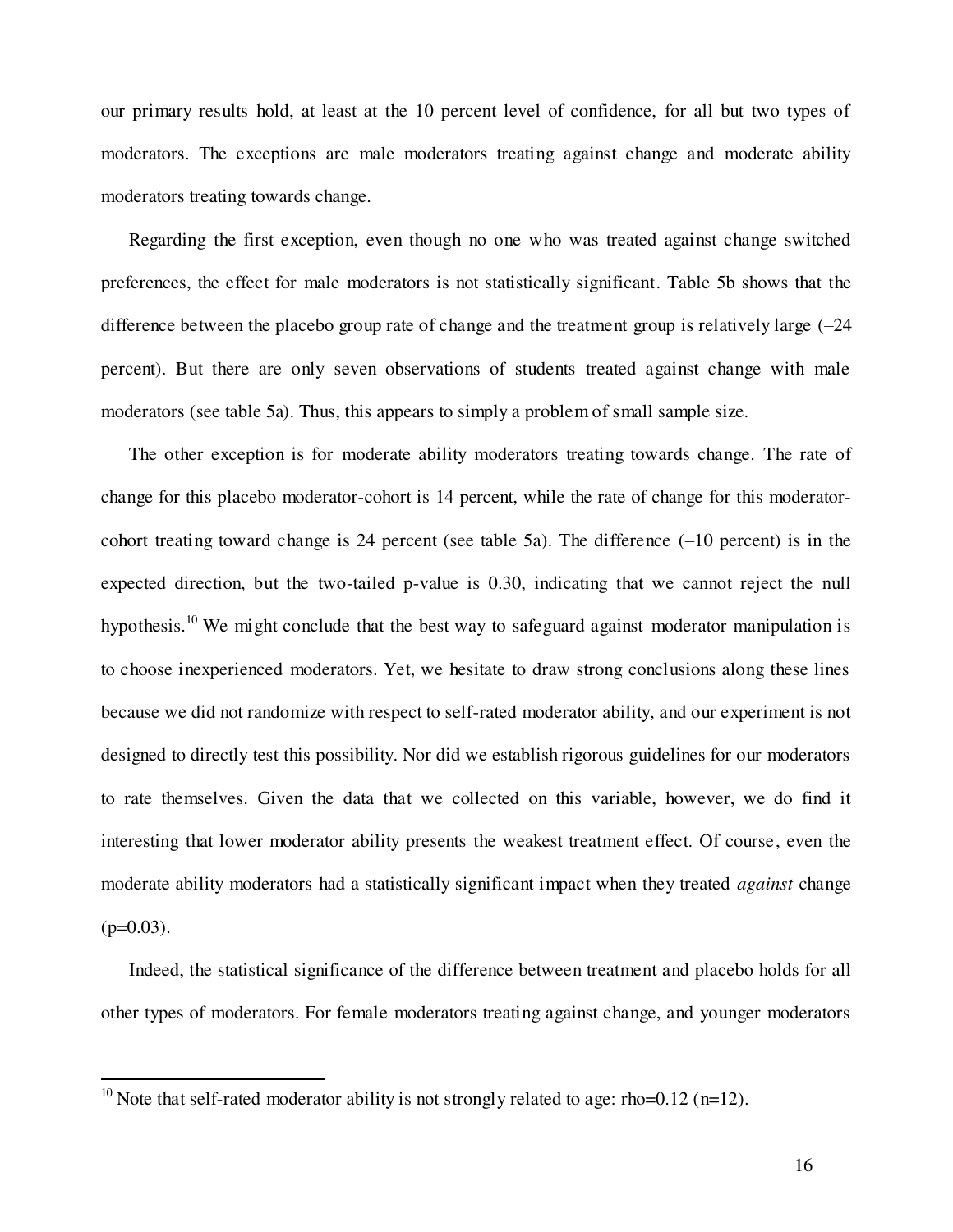treating towards change, the difference is significant at the 10 percent level. For all other types, the

significance is at the 5 percent level or higher.

| Table 5a: More on the moderators                        |                                          |               |                   |                                     |       |                                            |               |     |            |                           |                         |               |          |           |         |
|---------------------------------------------------------|------------------------------------------|---------------|-------------------|-------------------------------------|-------|--------------------------------------------|---------------|-----|------------|---------------------------|-------------------------|---------------|----------|-----------|---------|
|                                                         |                                          |               |                   | Female v. male moderators           |       |                                            |               |     |            |                           |                         |               |          |           |         |
|                                                         |                                          |               | Treatment against |                                     |       |                                            |               |     |            |                           |                         |               |          |           |         |
|                                                         | change                                   |               |                   |                                     |       | Placebo                                    |               |     |            |                           | Treatment toward change |               |          |           |         |
|                                                         |                                          | % switching   |                   | 95% C.I.                            |       | $%$ switching                              |               |     |            | 95% C.I.<br>$%$ switching |                         |               |          | 95% C.I.  |         |
| Female                                                  | $0\%$                                    | (0/           | 51)               | $(0\%,$                             | $0\%$ | 6%                                         | (2)           | 36) | $-(2\%,$   | 13%)                      | 33%                     | (15/          | 45)      | $(19\%,$  | 48%)    |
| Male                                                    | $0\%$                                    | (0/           | 7)                | $(0\%,$                             | $0\%$ | 24%                                        | (13/          | 54) | $(12\%,$   | $36\%$                    | 48%                     | (10/          | 21)      | $(24\%,$  | $71\%)$ |
| Difference                                              | $0\%$                                    |               |                   | $(0\%,$                             | $0\%$ | $-19%$                                     |               |     | $-(34%$    | $-3\%$                    | $-14%$                  |               |          | $-(40\%,$ | $11\%$  |
|                                                         |                                          |               |                   |                                     |       | <b>International v. US-born moderators</b> |               |     |            |                           |                         |               |          |           |         |
|                                                         |                                          |               | Treatment against |                                     |       |                                            |               |     |            |                           |                         |               |          |           |         |
|                                                         | change                                   |               |                   |                                     |       | Placebo                                    |               |     |            |                           | Treatment toward change |               |          |           |         |
|                                                         |                                          | $%$ switching |                   | 95% C.I.                            |       |                                            | $%$ switching |     | 95% C.I.   |                           |                         | % switching   |          | 95% C.I.  |         |
| Internat'l                                              | $0\%$                                    | (0/           | 35)               | $(0\%,$                             | $0\%$ | 15%                                        | (8/           | 52) | $(5\%,$    | $26\%$                    | 34%                     | (12/          | 35)      | $(18\%,$  | 51%)    |
| American                                                | $0\%$                                    | (0)           | 23)               | $(0\%,$                             | $0\%$ | 18%                                        | (7)           | 38) | $(6\%,$    | $31\%$                    | 42%                     | (13/          | 31)      | (24%      | $60\%$  |
| Difference                                              | $0\%$                                    |               |                   | $(0\%,$                             | $0\%$ | $-3%$                                      |               |     | $-(19\%,$  | 13%)                      | $-8\%$                  |               |          | $-(32\%,$ | 17%     |
|                                                         | Non-native v. native speakers of English |               |                   |                                     |       |                                            |               |     |            |                           |                         |               |          |           |         |
|                                                         |                                          |               | Treatment against |                                     |       |                                            |               |     |            |                           |                         |               |          |           |         |
|                                                         | change                                   |               |                   |                                     |       | Placebo                                    |               |     |            |                           | Treatment toward change |               |          |           |         |
|                                                         | % switching                              |               |                   | 95% C.I.                            |       | $%$ switching                              |               |     | 95% C.I.   |                           | % switching             |               | 95% C.I. |           |         |
| Non-native                                              | $0\%$                                    | (0/           | 24)               | $(0\%,$                             | $0\%$ | 15%                                        | (8/           | 52) | $(5\%,$    | $26\%$                    | 36%                     | (10/          | 28)      | $(17\%,$  | 55%)    |
| English                                                 | $0\%$                                    | (0/           | 34)               | $(0\%,$                             | $0\%$ | 18%                                        | (7)           | 38) | $(6\%,$    | $31\%$                    | 39%                     | (15/          | 38)      | $(23\%,$  | 56%)    |
| Difference                                              | $0\%$                                    |               |                   | $(0\%,$                             | $0\%$ | $-3%$                                      |               |     | $- (19\%,$ | 13%)                      | $-4%$                   |               |          | $-(28\%$  | $21\%$  |
| Non-teaching assistant v. teaching assistant moderators |                                          |               |                   |                                     |       |                                            |               |     |            |                           |                         |               |          |           |         |
|                                                         |                                          |               | Treatment against |                                     |       |                                            |               |     |            |                           |                         |               |          |           |         |
|                                                         | change                                   |               |                   |                                     |       | Placebo                                    |               |     |            |                           | Treatment toward change |               |          |           |         |
|                                                         |                                          | $%$ switching |                   | 95% C.I.                            |       |                                            | $%$ switching |     | 95% C.I.   |                           | % switching             |               |          | 95% C.I.  |         |
| non-TA                                                  | $0\%$                                    | (0/           | 37)               | $(0\%,$                             | $0\%$ |                                            |               | n/a |            |                           | 33%                     | (14/          | 43)      | $(18\%,$  | 47%     |
| <b>TA</b>                                               | $0\%$                                    | (0/           | 21)               | $(0\%,$                             | $0\%$ |                                            |               | n/a |            |                           | 48%                     | (11/          | 23)      | $(26\%,$  | 70%)    |
| Difference                                              | $0\%$                                    |               |                   | $(0\%,$                             | $0\%$ |                                            |               | n/a |            |                           | $-15%$                  |               |          | $-(40\%,$ | $10\%$  |
|                                                         |                                          |               |                   | Younger v. older moderators         |       |                                            |               |     |            |                           |                         |               |          |           |         |
|                                                         |                                          |               | Treatment against |                                     |       |                                            |               |     |            |                           |                         |               |          |           |         |
|                                                         | change                                   |               |                   |                                     |       | Placebo                                    |               |     |            |                           | Treatment toward change |               |          |           |         |
|                                                         |                                          | $%$ switching |                   | 95% C.I.                            |       |                                            | $%$ switching |     | 95% C.I.   |                           |                         | $%$ switching |          | 95% C.I.  |         |
| Younger                                                 | $0\%$                                    | (0/           | 35)               | $(0\%,$                             | $0\%$ | 17%                                        | (5/           | 30) | $(3\%,$    | $31\%$                    | 36%                     | (14/          | 39)      | $(20\%,$  | 52%)    |
| Older                                                   | $0\%$                                    | (0/           | 23)               | $(0\%,$                             | $0\%$ | 17%                                        | (10/          | 60  | (7%        | $26\%$                    | 41%                     | (11/          | 27)      | $(21\%,$  | $61\%$  |
| Difference                                              | $0\%$                                    |               |                   | $(0\%,$                             | $0\%$ | $0\%$                                      |               |     | $-(17\%,$  | $17\%$                    | $-5%$                   |               |          | $-(29\%,$ | 20%)    |
|                                                         |                                          |               |                   | Moderate v. high ability moderators |       |                                            |               |     |            |                           |                         |               |          |           |         |
|                                                         |                                          |               | Treatment against |                                     |       |                                            |               |     |            |                           |                         |               |          |           |         |
|                                                         | change                                   |               |                   |                                     |       | Placebo                                    |               |     |            |                           | Treatment toward change |               |          |           |         |
|                                                         |                                          | % switching   |                   | 95% C.I.                            |       |                                            | % switching   |     | 95% C.I.   |                           |                         | % switching   |          | 95% C.I.  |         |
| Moderate                                                | $0\%$                                    | (0/           | 31)               | $(0\%,$                             | $0\%$ | 14%                                        | (5/           | 36) | $(2\%,$    | 26%)                      | 24%                     | (7/           | 29)      | $(8\%,$   | $41\%$  |
| High                                                    | $0\%$                                    | (0/           | 27)               | $(0\%,$                             | $0\%$ | 19%                                        | (10/          | 54) | $(8\%,$    | 29%)                      | 49%                     | (18/          | 37)      | $(32\%,$  | 66%)    |
| Difference                                              | $0\%$                                    |               |                   | $(0\%,$                             | $0\%$ | $-5%$                                      |               |     | $-(21\%,$  | $11\%$                    | $-25%$                  |               |          | $-(48\%,$ | $-1\%$  |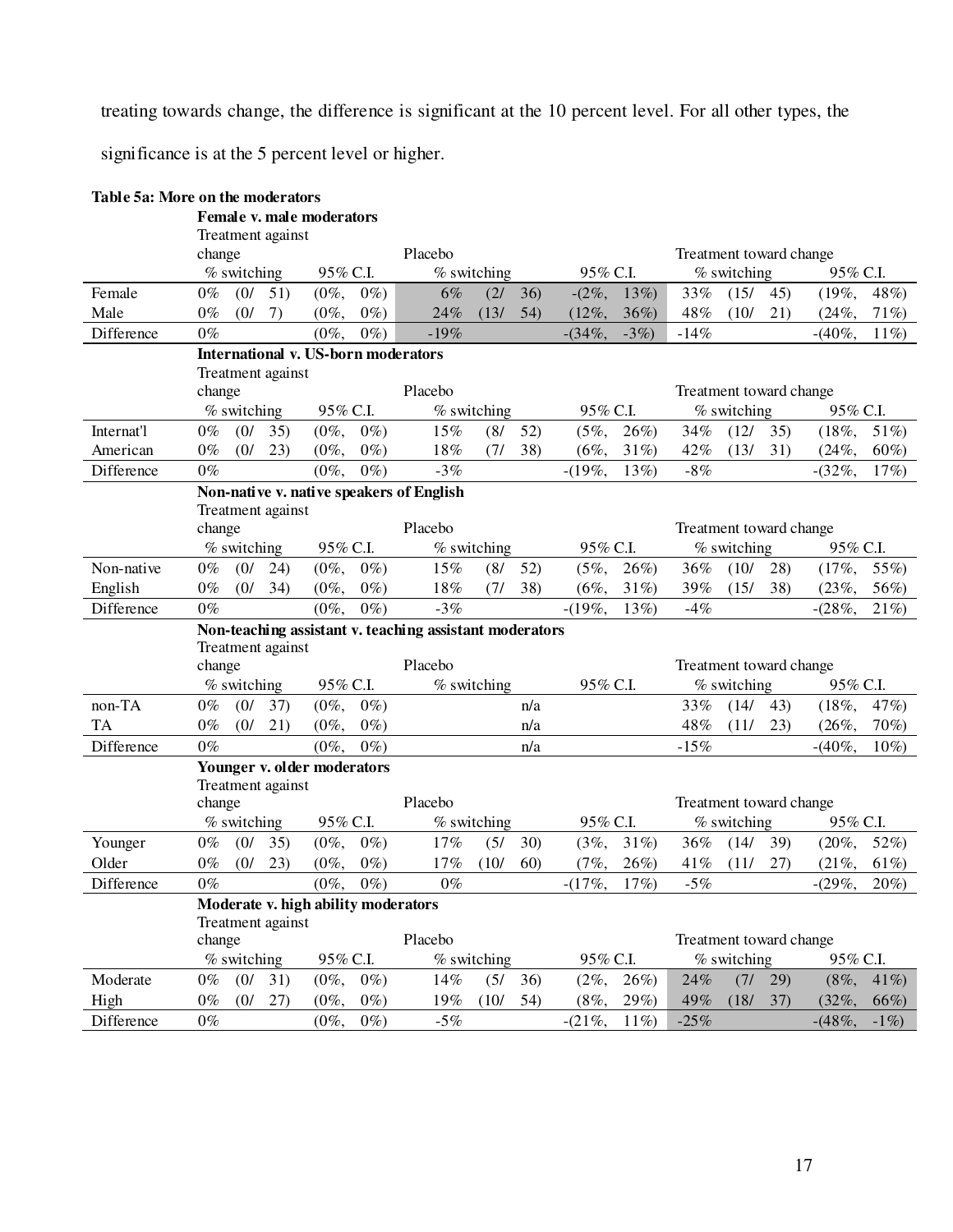#### **Table 5b: More on the moderators**

Treatment *against* changing vs.

|                    | Placebo    | Treatment towards changing vs. Placebo |            |                |  |  |  |
|--------------------|------------|----------------------------------------|------------|----------------|--|--|--|
|                    | Difference | 2-tail p-value                         | Difference | 2-tail p-value |  |  |  |
| Female             | $-6\%$     | 0.09                                   | $-28\%$    | 0.00           |  |  |  |
| Male               | $-24%$     | 0.15                                   | $-24\%$    | 0.05           |  |  |  |
| International      | $-15\%$    | 0.01                                   | $-19\%$    | 0.04           |  |  |  |
| US-born            | $-18\%$    | 0.03                                   | $-24\%$    | 0.03           |  |  |  |
| Non-native English | $-15\%$    | 0.04                                   | $-20\%$    | 0.04           |  |  |  |
| Native English     | $-18\%$    | 0.01                                   | $-21\%$    | 0.04           |  |  |  |
| Non-TA             | $-17\%$    | 0.01                                   | $-16\%$    | 0.04           |  |  |  |
| TA.                |            |                                        | n/a        |                |  |  |  |
| Younger            | $-17\%$    | 0.01                                   | $-19\%$    | 0.08           |  |  |  |
| Older              | $-17\%$    | 0.04                                   | $-24\%$    | 0.01           |  |  |  |
| Moderate ability   | $-14\%$    | 0.03                                   | $-10\%$    | 0.30           |  |  |  |
| High ability       | $-19\%$    | 0.02                                   | $-30\%$    | 0.00           |  |  |  |

# **4.3 Estimating the probability of switching**

<u>.</u>

In this section, we put our evidence to additional tests, introducing a number of control variables: (1) a discussion rule indicator variable, (2) the number of *other* students in the discussion group who push towards changing preference (according to their pre-discussion preference), (3) an indicator of athlete-status, and  $(4)$  an indicator of student gender.<sup>11</sup>

Regarding the discussion rule indicator, we randomly assigned some groups to follow a strict participation rule where every student had to speak before someone could speak twice, and speaking time was limited to two minutes per student. Other groups had no guidelines other than the common courtesy of listening to one another. The variable is coded 1 for students participating in groups with the discussion rule and 0 otherwise. We introduced this variable following the example of

<sup>&</sup>lt;sup>11</sup> Freedman (2008a,b) questions the use of regression analysis with experimental data, as randomization does not justify the model. He suggests "cross-tabulation before regression," arguing that parametric analysis be used only to validate rates and averages for the treatment and control groups. This is our intention. Further note that Green (2009) shows the use of pre-treatment covariates in samples of n>20 can generate gains in precision without adding substantial bias.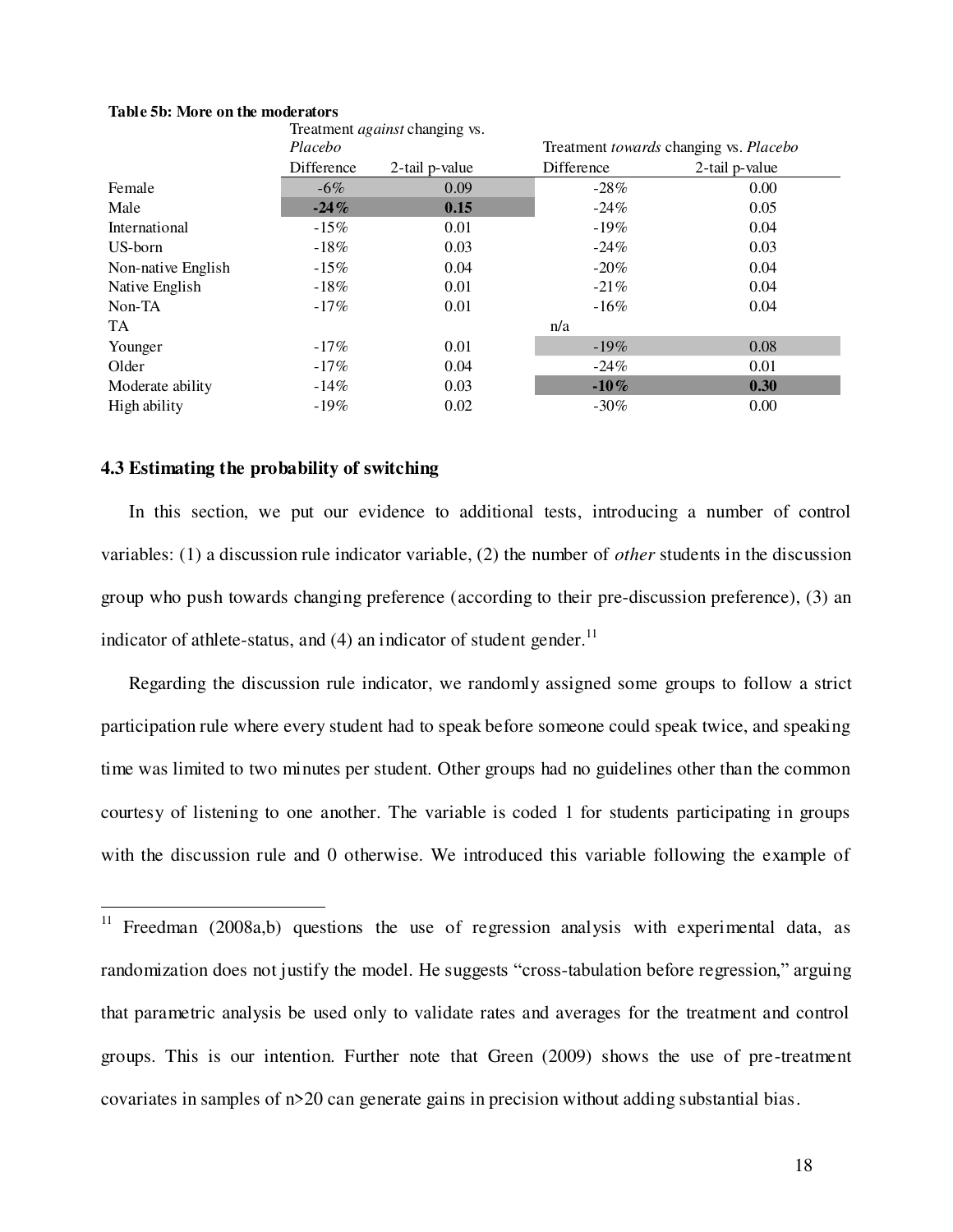participatory debates in the city of Porto Alegre where in some assemblies a strict three minute rule is enforced to allow everybody to have a chance to talk and to prevent the discussion being monopolized by some participants (Wampler 2007).<sup>12</sup>

We also constructed a variable measuring the number of *other* students in the discussion group who push towards changing preference. Note that for each observation of a student, this variable is constructed by counting the number of students in each group who push towards an option minus the student in question. This variable is inspired by the early work of Asch (1948) and the recent work of Sunstein (2000), who finds that group pressure can have a strong effect, and Luskin et al. (2007) and Farrar et al. (2006) who find little evidence of group effects. Although we do not seek to take sides on this debate, we introduce the variable both as a control and to compare the effect of a moderator versus the effect of simply any other additional group member advocating a position.

We introduce the athlete indicator, coded 1 for students involved in varsity sports, and 0 otherwise, because of an obvious correlation between athlete status and section. Most sections met in the afternoon, when athletes had practice. So athletes tended to enroll in one of the two morning sections available. Furthermore, we suspected that athletes might have stronger preferences on assignments than other students, since they have particularly strict schedules and certain assignment dates might suit them better than others.

Finally, we also control for student gender. $^{13}$ 

 $\overline{a}$ 

 $12$  See Mutz (2008:530) for an interesting discussion on the potential role of moderators along these lines. For substantive work on the subject, see Dickson, Hafer, and Landa (2008b).

 $13$  On the question of gender, we also interacted the gender of the moderator and that of the participants, but found no robustly significant effects. Humphreys et al. (2006) also consider participant age, but with our sample of undergraduates, there is not much variance.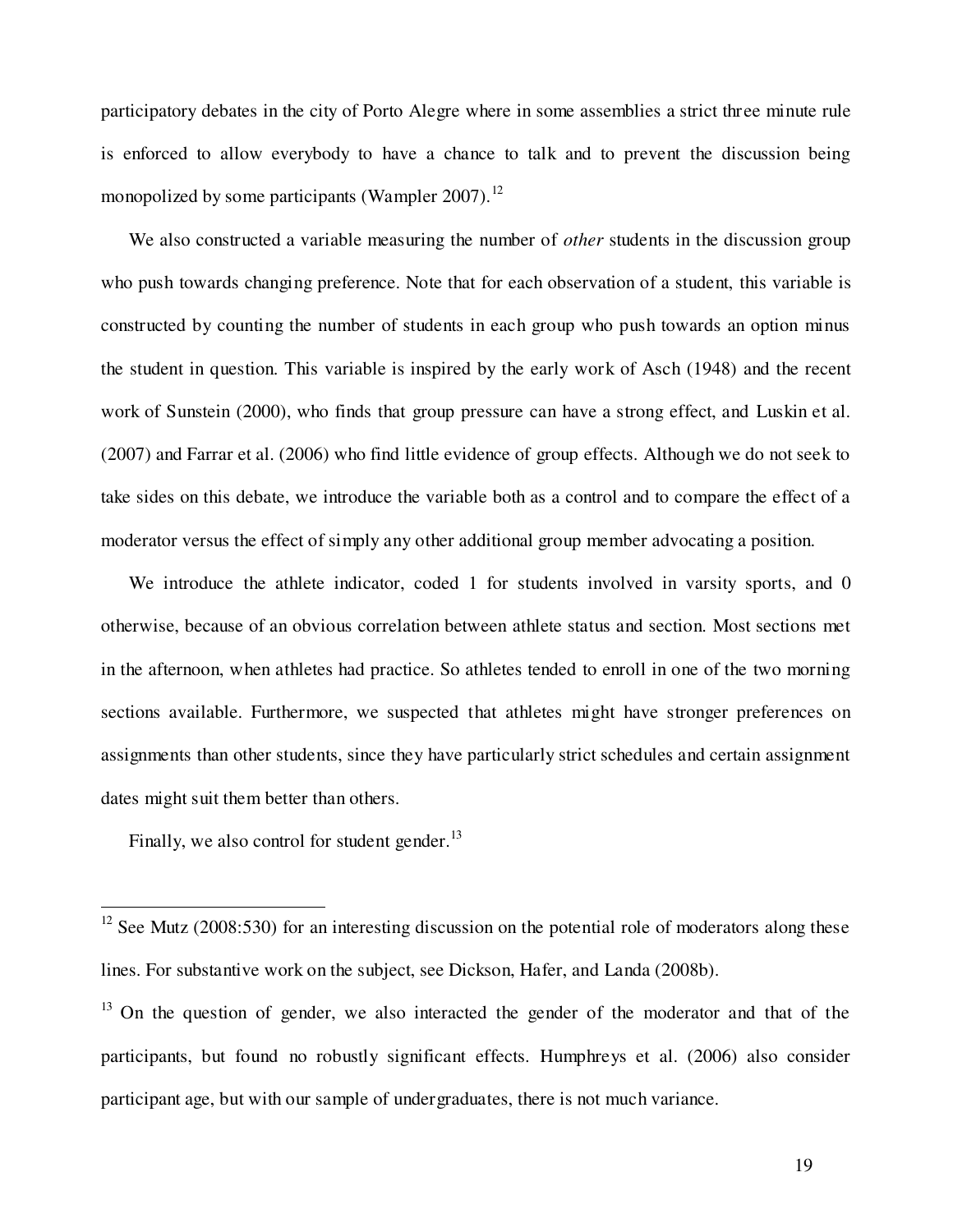We model the probability that a student *changes* his or her preference, analyzing four *transition*  probabilities: going from option A to B or B to A for each of the two discussions. In all four cases, the dependent variable is conditioned on a pre-discussion preference against that option. Thus, if the dependent variable is coded 1, it indicates a "transition" or change in preference toward the option in question; if it is coded 0, it indicates the student did not switch to the option in question. This is a high standard – there are some students who moved from one option towards indifference, following moderator influence, but we do not count these. We do, however, allow pre-discussion indifferent students to switch in either direction. As the dependent variable is dichotomous, we employ a logit model. Importantly, we cluster errors by group because randomization (of moderator preference) is at the group level. $^{14}$ 

Table 6a presents the results for all four of the transition probabilities described above. In each case, we begin with a "barebones" model, introducing only the treatment variables of interest: moderator treatment towards option A or B. Note that in three of our four models, we cannot introduce the treatment variable against switching because it predicts the dependent variable *perfectly*. Recall from above, no one who received treatment B switched to A for papers or exams, and no one who received paper treatment A switched to option B. These results are so perfectly in line with our hypothesis that they defy estimation using a logit model. Indeed, only one student subjected to exam treatment A actually switched to B, and this student started out as indifferent. After the barebones model, we introduce the control variables mentioned above.

Taking the results in turn, paper treatment A has a positive effect on switching to option A. But with only 21 observations, the result is not statistically significant at conventional levels. None of the control variables have statistically significant effects either. Of note, the percentage of others in

 $\overline{a}$ 

 $14$  We also clustered errors by moderator – all of the results reported below hold when we do so.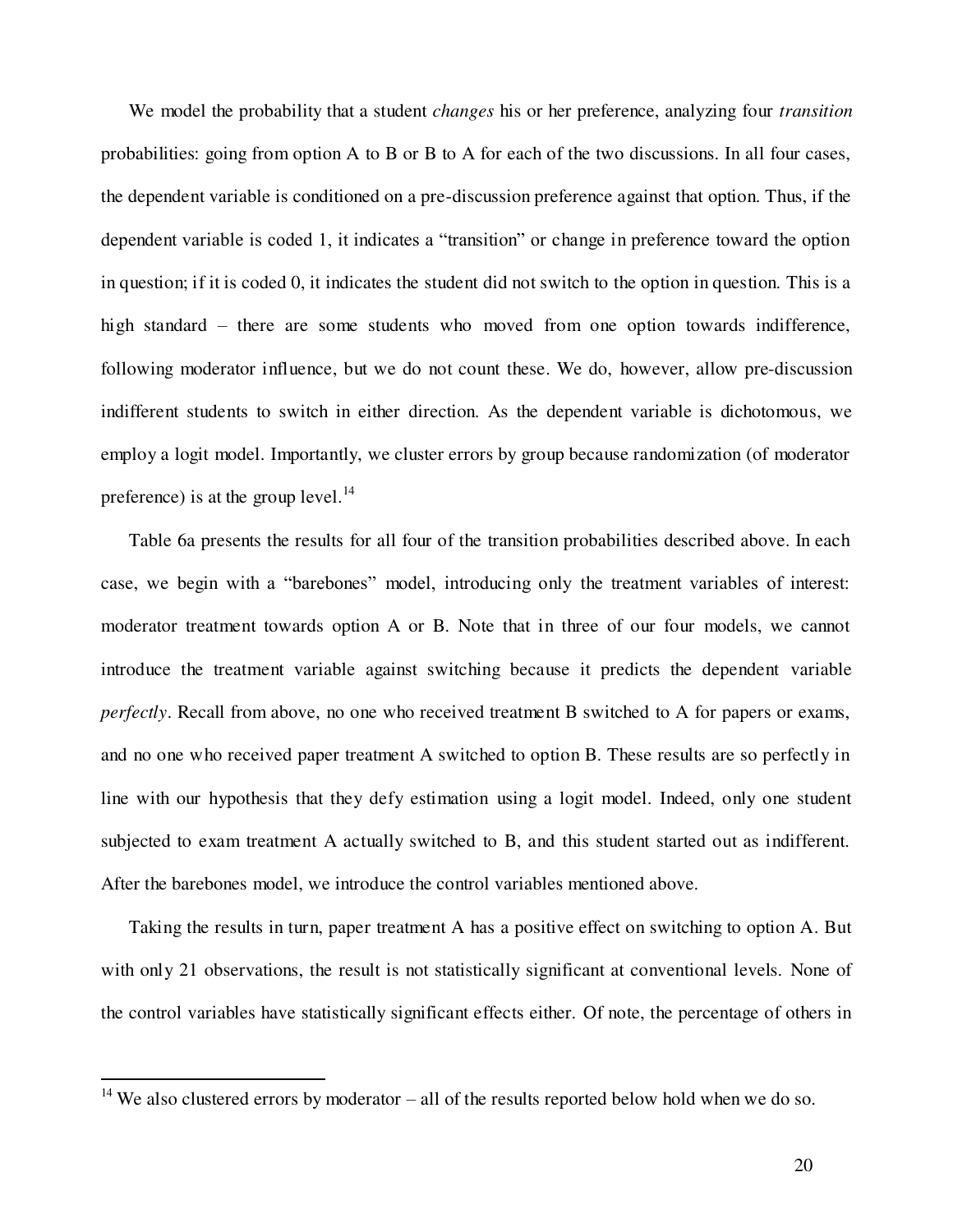the group favoring option A has a negative effect on switching to A, although not a statistically significant one. $15$ 

Paper treatment B similarly has a positive effect on switching to paper option B, and the result is statistically significant at the 0.05 percent level. The result holds (and gets stronger) when we introduce control variables, which also have interesting effects. The discussion rule has a positive effect significant at the 0.05 percent level, indicating that students in groups where everyone was required to speak in turn with time-limits are more likely to switch. The group effect here is also quite strong. The percentage of others favoring paper option B has a positive effect on switching to B, significant at the 0.01 percent level. We were curious about comparing the group effect to the moderator effect, so we used Clarify software to simulate the impact of introducing a moderator versus increasing the percentage of others supporting option B from 0 to 25 then to 50 then to 75 and finally to 100. We find the mean effect of the moderator to be larger than the mean group effect up to 50 percent, and the mean group effect to be larger beyond that. But the confidence intervals overlap throughout (results available on request). Finally, we find that men are more likely to switch than women in this case, though this finding holds only in for switching to paper option B and is significant at the 0.10 percent level.

Exam treatment A also has a positive effect on switching to exam option A, significant at the 0.05 level. The result holds when we introduce the control variables, none of which are statistically significant. The percentage of others in the group favoring A has a positive effect on switching to A, but not a statistically significant one.

Next we turn to the probability of switching to exam option B. This was the only case where a student went against moderator influence, so we can estimate the impact of both treatments using <u>.</u>  $15$  In some of the other model specifications we tried, the treatment effect was statistically significant, although this effect is not robust.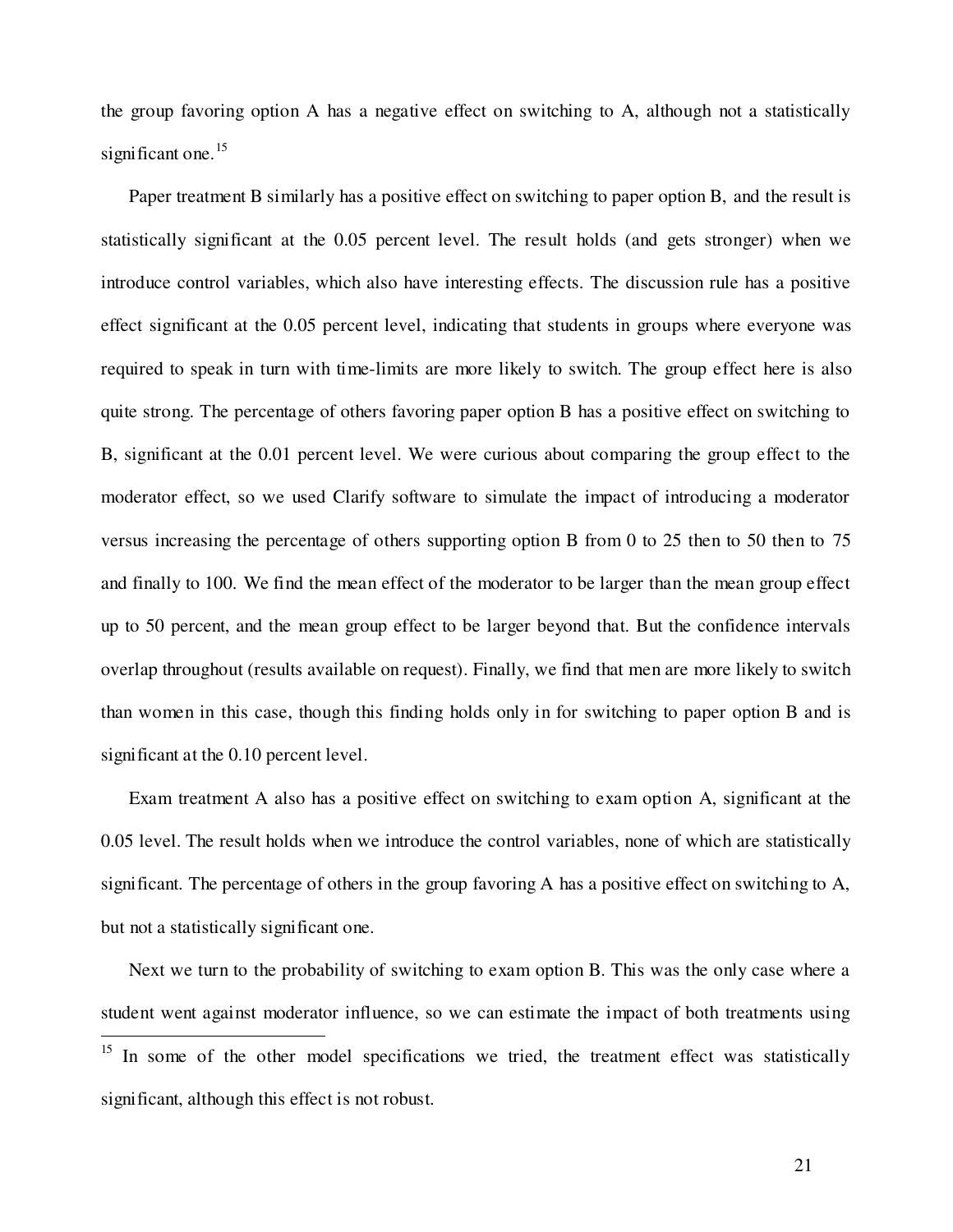the logit model. Exam treatment A has the expected negative effect on switching to B, and exam treatment B has the expected positive effect on switching to B, but neither appears statistically significant. Once we introduce control variables, however, the statistical significance of the effect of treatment A obtains at the 0.001 level. The effect of the discussion rule also has a significant effect, although in the opposite direction as reported above – students in groups where everyone was required to speak in turn with time-limits are less likely to switch. We must drop the male student indicator variable because it predicts the dependent variable perfectly – only unlike the statistically significant effect reported for this variable above, this time it is women who switched (all four observations of women switched to exam option B).

Summarizing, our hypothesis of moderator influence is confirmed throughout eight tests:

- The effect of paper treatment A on switching to A: positive but significant only at the 0.15 level.
- The effect of paper treatment B on switching to A: negative and predicts perfectly.
- The effect of paper treatment A on switching to B: negative and predicts perfectly.
- The effect of paper treatment B on switching to B: positive and significant at the 0.05 level.
- The effect of exam treatment A on switching to A: positive and significant at the 0.05 level.
- The effect of exam treatment B on switching to A: negative and predicts perfectly.
- The effect of exam treatment A on switching to B: negative and significant at the 0.001 level.
- The effect of exam treatment B on switching to B: positive but not significant.

We hesitate to draw strong conclusions about our pre-treatment control variables. We simply point out that the effect of moderator treatment survives their inclusion and is robust throughout our tests. Interestingly, while we find that the moderator effect is robustly statistically significant, the effect of other people in the group advocating a particular position is not, except in one setting, where the coefficient is smaller than the coefficient for the moderator. In all of the regressions where the group effect is not statistically significant, we can also say with 90 percent confidence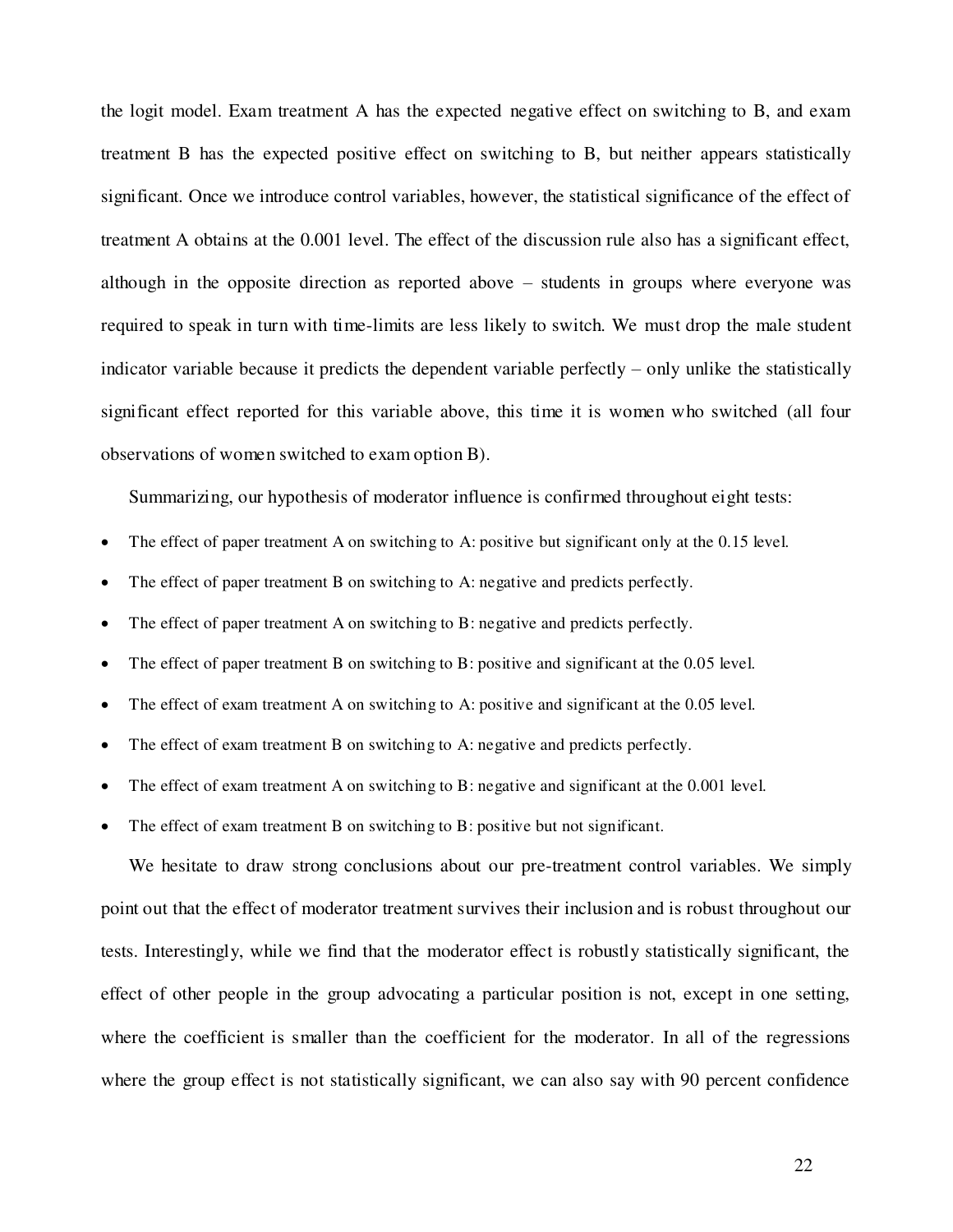that the difference between its effect and the effect of the moderator is statistically significant. In the regression where the coefficient is statistically significant, we can say with 85 percent confidence that the difference between its effect and the effect of the moderator is statistically significant. This suggests that the moderator is not just another voice in the crowd, but has inherent influence.<sup>16</sup>

Finally, we return to the moderator-specific attributes that appeared to be significant in section 4.2 and introduce them as control variables.<sup>17</sup> See Table 6b. All of the main qualitative findings from Table 6a hold, except for switching to exam option B. Here, treatment against change is not statistically significant, but treatment towards change is (in table 6a, the reverse is true). <sup>18</sup>

<u>.</u>

<sup>&</sup>lt;sup>16</sup> It would be interesting to randomly assign treatment "participants," who advocate an assigned "preference." This would enable researchers to directly distinguish between moderator and participant effects. Unfortunately, we did not have close enough working relationships with sufficient undergraduate participants since secrecy was of importance.

 $17$  We lose too many degrees of freedom when we include all control variables in the samples with only about 20 observations; in the regressions with more observations, the main findings hold with additional control variables we tried. These results are available on request.

 $18$  The number of observations is smaller because some of the moderator variables predict perfectly. Observations, along with these variables, are dropped from the estimation.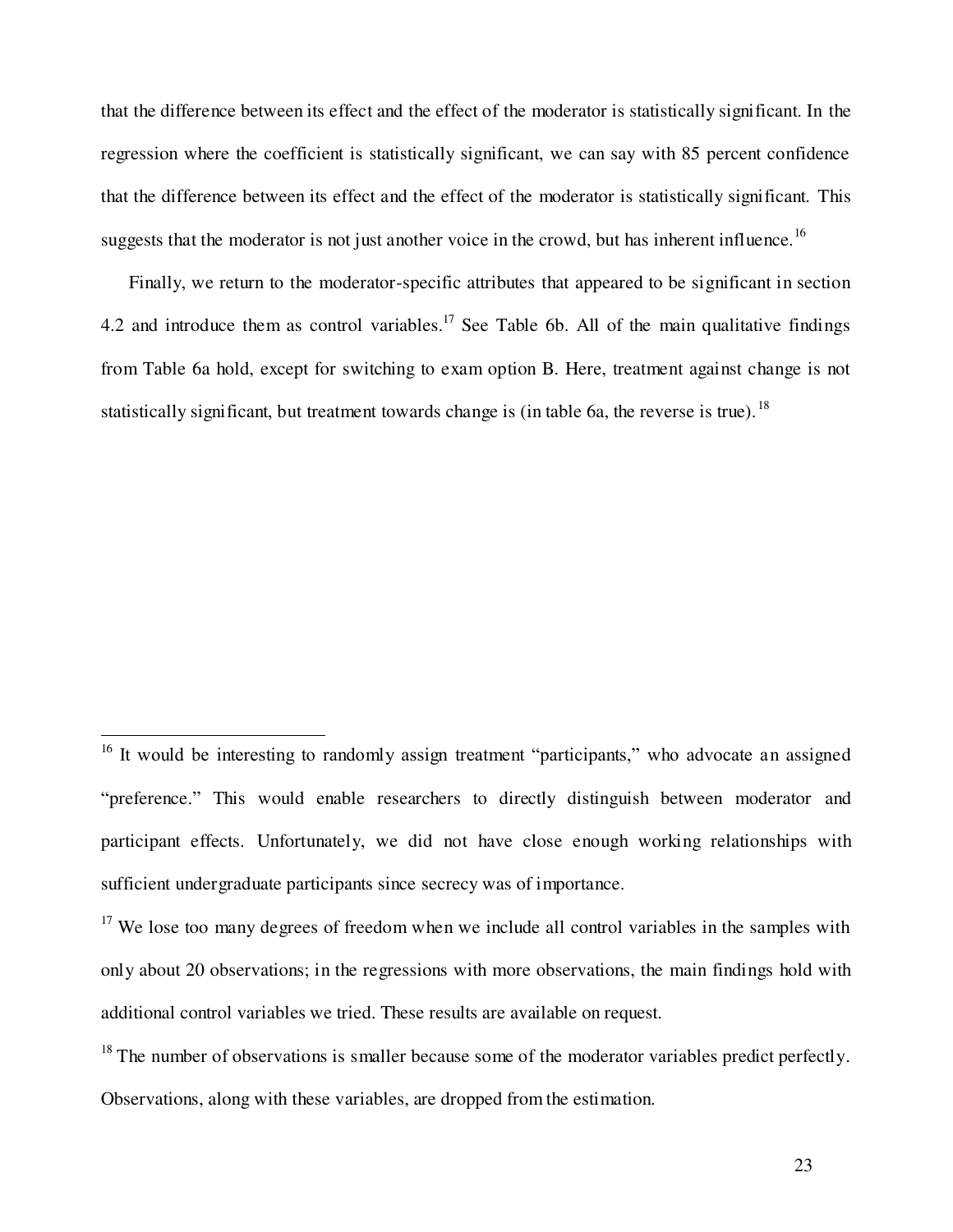| Table oa: Esumading transitions (logit model)  |                   |                           |                      |                             |                            |                      |                   |                            |  |  |  |
|------------------------------------------------|-------------------|---------------------------|----------------------|-----------------------------|----------------------------|----------------------|-------------------|----------------------------|--|--|--|
|                                                | A                 | Switching to paper option |                      | Switching to paper option B | Switching to exam option A |                      |                   | Switching to exam option B |  |  |  |
| Variable                                       | <b>Barebones</b>  | Control<br>variables      | <b>Barebones</b>     | Control<br>variables        | <b>Barebones</b>           | Control<br>variables | <b>Barebones</b>  | Control<br>variables       |  |  |  |
| Moderator treatment toward<br>option A         | 2.28<br>(1.52)    | 3.63<br>(3.26)            | $\wedge\wedge$       | $\Lambda\Lambda$            | $2.54**$<br>(1.23)         | $3.65***$<br>(1.21)  | $-1.67$<br>(1.23) | $-20.57***$<br>(2.83)      |  |  |  |
| Moderator treatment toward<br>option B         | Λ                 | Λ                         | $2.50**$<br>(1.20)   | $6.25**$<br>(2.70)          | <b>AAA</b>                 | $\wedge\wedge\wedge$ | 0.97<br>(1.32)    | $-0.07$<br>(1.41)          |  |  |  |
| Discussion rules indicator                     |                   | $-2.36$<br>(1.52)         |                      | $4.63**$<br>(1.96)          |                            | 0.74<br>(1.31)       |                   | $-17.62***$<br>(1.70)      |  |  |  |
| # of others in group favoring<br>option A      |                   | $-0.93$<br>(1.23)         |                      |                             |                            | 1.64<br>(1.22)       |                   |                            |  |  |  |
| # of others in group favoring<br>option B      |                   |                           |                      | $3.78**$<br>(1.57)          |                            |                      |                   | $1.43**$<br>(0.70)         |  |  |  |
| Athlete indicator                              |                   | 0.06<br>(1.38)            |                      | 1.65<br>(1.19)              |                            | $-0.10$<br>(1.15)    |                   | 0.54<br>(1.34)             |  |  |  |
| Male student indicator                         |                   | $-0.49$<br>(0.88)         |                      | $4.28*$<br>(2.45)           |                            | 1.04<br>(0.72)       |                   | <b>AAAA</b>                |  |  |  |
| Constant                                       | $-1.18$<br>(0.93) | 1.65<br>(2.16)            | $-3.42***$<br>(1.05) | $-16.49**$<br>(7.28)        | $-4.25***$<br>(1.02)       | $-6.69**$<br>(2.92)  | 0.98<br>(0.99)    | 15.22                      |  |  |  |
| Number of observations<br>Log pseudolikelihood | 21<br>$-11.52$    | 21<br>$-8.74$             | 91<br>$-25.62$       | 91<br>$-9.60$               | 97<br>$-16.42$             | 97<br>$-14.99$       | 22<br>$-11.37$    | 22<br>$-7.73$              |  |  |  |

**Table 6a: Estimating transitions (logit model)** 

^ Moderator treatment toward option B is dropped because the variable predicts the dependent variable perfectly. No one who was treated for paper option B switched to paper option A.

^^ Moderator treatment toward option A is dropped because the variable predicts the dependent variable perfectly. No one who was treated for paper option A switched to paper option B.

^^^ Moderator treatment toward option B is dropped because the variable predicts the dependent variable perfectly. No one who was treated for exam option B switched to exam option A.

^^^^ Male student indicator dropped because it predicts the dependent variable perfectly. The four observations of women all switched to exam option B. \*\*\* significant at the 0.01 percent level. \*\* significant at the 0.05 percent level. \* significant at the 0.10 percent level. Robust standard errors, clustered at the group level, are in parentheses.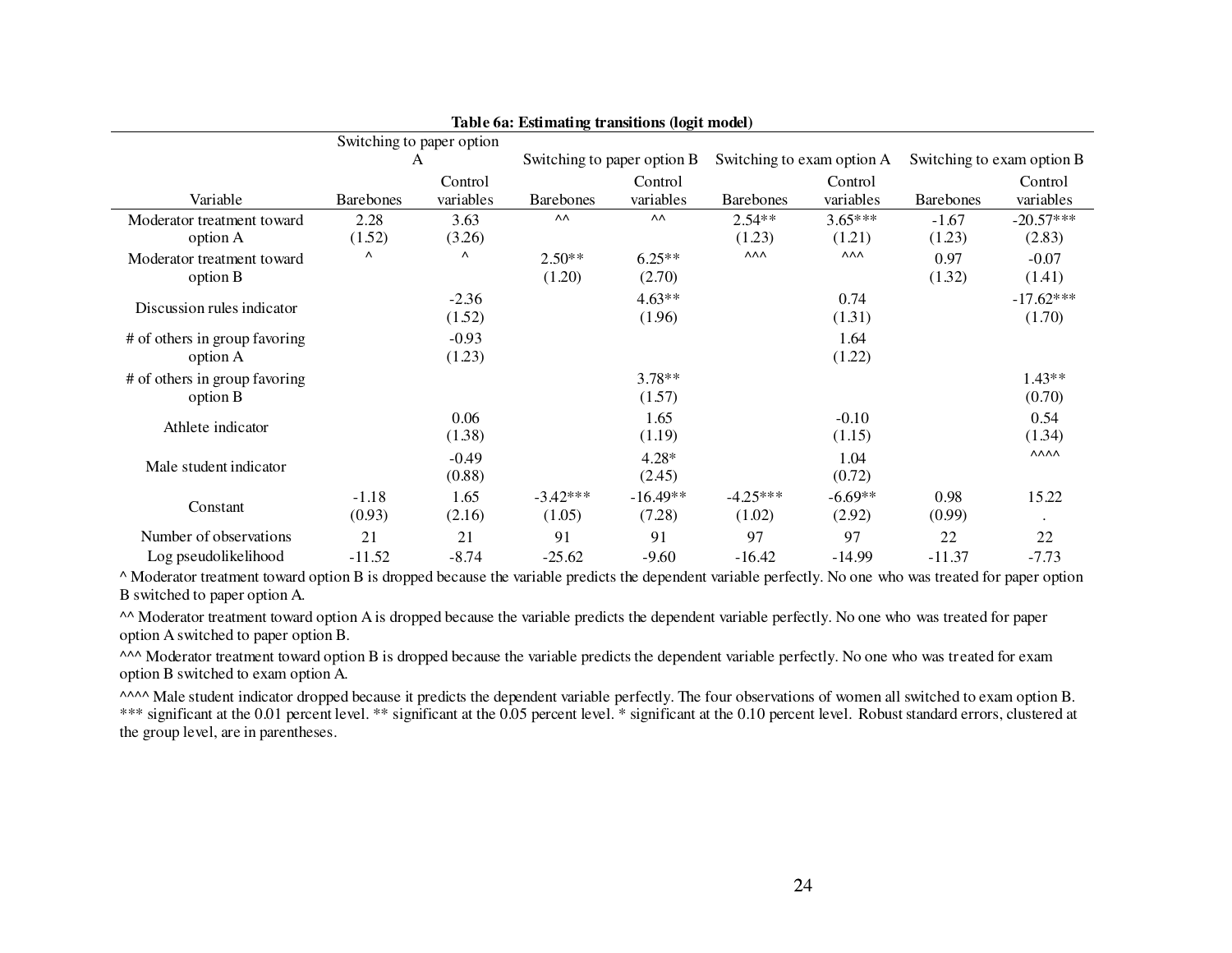| Variable                   | Switching to<br>paper option A | Switching to<br>paper option B | Switching to<br>exam option A | Switching to<br>exam option B |
|----------------------------|--------------------------------|--------------------------------|-------------------------------|-------------------------------|
| Moderator treatment toward | $-0.51$                        | $\wedge\wedge$                 | $2.70**$                      | 0.00                          |
| option A                   | $\bullet$                      |                                | (1.30)                        | (0.89)                        |
| Moderator treatment toward | Λ                              | $4.49**$                       | $\wedge\wedge\wedge$          | 15.90**                       |
| option B                   |                                | (1.52)                         |                               | (0.81)                        |
|                            | $-13.29$                       | 1.28                           | $-0.80$                       | <b>AAAA</b>                   |
| Male moderator             | $\bullet$                      | (1.02)                         | (1.60)                        |                               |
| Moderator ability          | 61.59                          | $2.31**$                       | $\wedge \wedge \wedge \wedge$ | $\wedge \wedge \wedge \wedge$ |
| (high/moderate)            | $\ddot{\phantom{0}}$           | (0.99)                         |                               |                               |
|                            | $-12.12$                       | 0.21                           | 0.41                          | $5.07**$                      |
| Moderator age (23-31)      | $\bullet$                      | (0.25)                         | (0.27)                        | (0.03)                        |
|                            | 309.19                         | $-12.26$                       | $-15.14*$                     | $-157.10$                     |
| Constant                   | $\bullet$                      | (7.50)                         | (7.87)                        | $\bullet$                     |
| Number of observations     | 21                             | 91                             | 54                            | 12                            |
| Log pseudolikelihood       | $\overline{0}$                 | $-19.68$                       | $-13.84$                      | $-7.45$                       |

^ Moderator treatment toward option B is dropped because the variable predicts the dependent variable perfectly. No one who was treated for paper option B switched to paper option A.

^^ Moderator treatment toward option A is dropped because the variable predicts the dependent variable perfectly. No one who was treated for paper option A switched to paper option B.

^^^ Moderator treatment toward option B is dropped because the variable predicts the dependent variable perfectly. No one who was treated for exam option B switched to exam option A.

^^^^ Dropped because of estimability. Also note that the number of observations differ from table 6a because some observations are completely determined and dropped.

\*\*\* significant at the 0.01 percent level. \*\* significant at the 0.05 percent level. \* significant at the 0.10 percent level. Robust standard errors, clustered at the group level, are in parentheses.

# **4.4 Discussion**

Three findings strike us as particularly noteworthy.

(1) Moderators have an effect. This confirms the findings of Fulwider (2005) and Humphreys

et al. (2006) in an original setting, where moderator preference is randomly assigned.

(2) In both discussions, one option was overwhelming preferred to the other in both pre- and

post-preferences. Changes in preference, where they did occur, tended towards these majority

preferences.

So for the writing requirement, 86 students started out in favor of option A (three short

papers), while only 16 students started out in favor of option B (one long, one short paper) with

five indifferent students. Switching preferences, when it occurred, was more likely to go towards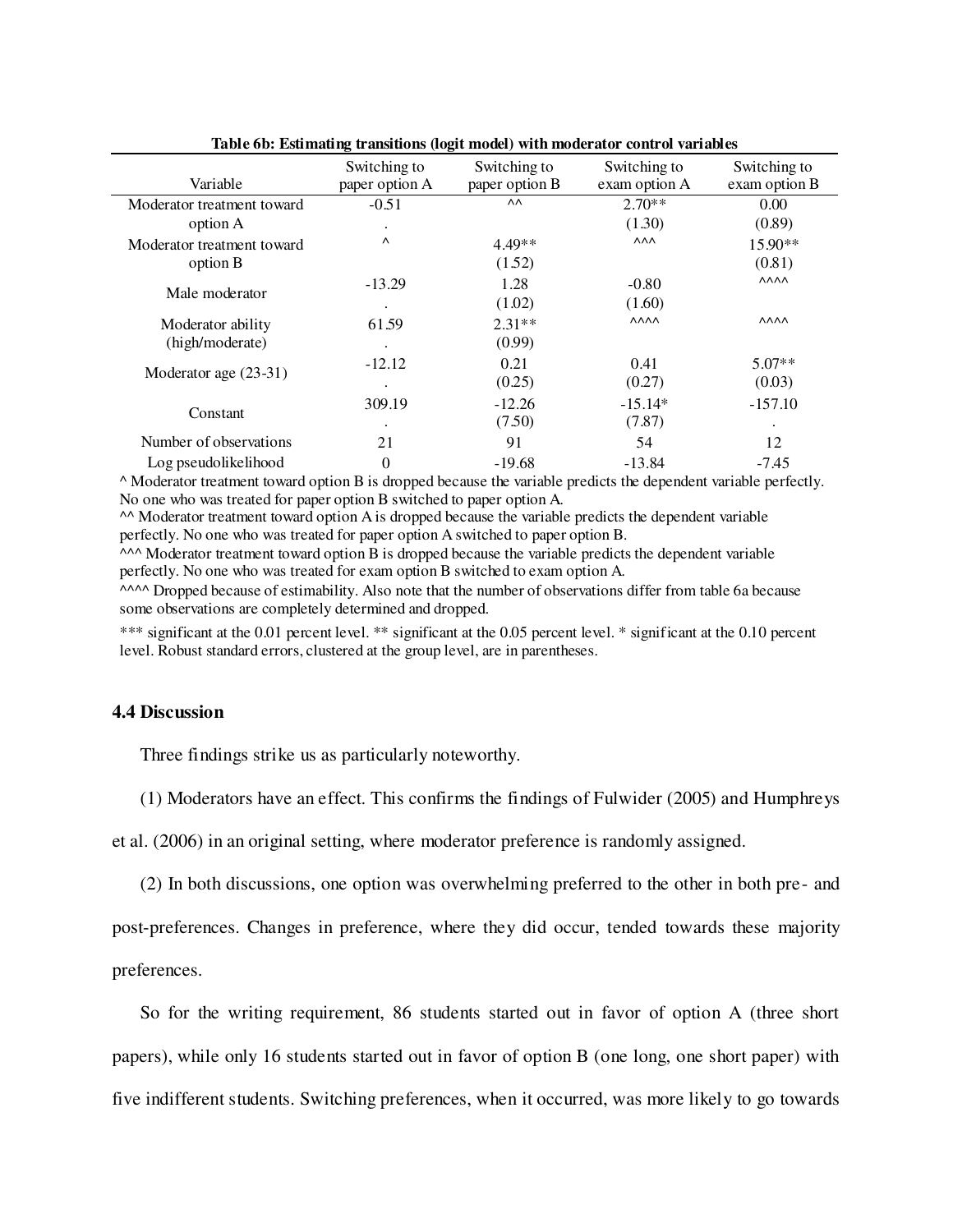option A than towards option B. Seven out of 21 students (33 percent) switched to A, but only 10 out of 91 students (11 percent) switched to B. The results in Table 6 indicate that the moderator treatment effect is stronger and more statistically significant for switching to the unpopular option B. (The other finding – switching to the popular option  $A -$  is likely weaker simply because the sample size is obviously reduced when considering likelihood of the minority switching to the majority.)

For the exam requirement we see a similar pattern. Here, the overwhelming preference was for option B (two exams): 85 students started out in favor of this. Only 10 students started out in favor of option A (one cumulative exam), and 12 were indifferent. As for switching, a noteworthy 16 out of 22 students (73 percent) switched to option B, with only five out of 97 students (5 percent) switching to option A and two out of 95 students (2 percent) switching to indifference (though both of them switched away from option B). Again the results in Table 6 indicate that the moderator treatment effect is more robust for switching to the unpopular option (in this case option A). (Again, the effect of switching to the popular option B is likely weaker simply because the sample size is reduced when considering likelihood of the minority switching to the majority.)<sup>19</sup>

(3) Moderator effects were considerably stronger for reinforcing opinions than for changing them. Our most striking result – holding for one hundred percent of cases – is that deliberation is unlikely to lead someone to switch preferences if he or she is in agreement with the moderator to begin with. In this sense, moderators can undermine the very point of deliberation.

 $\overline{a}$ 

<sup>&</sup>lt;sup>19</sup> Future research should consider the interaction between moderator influence and (minority/majority) group opinion.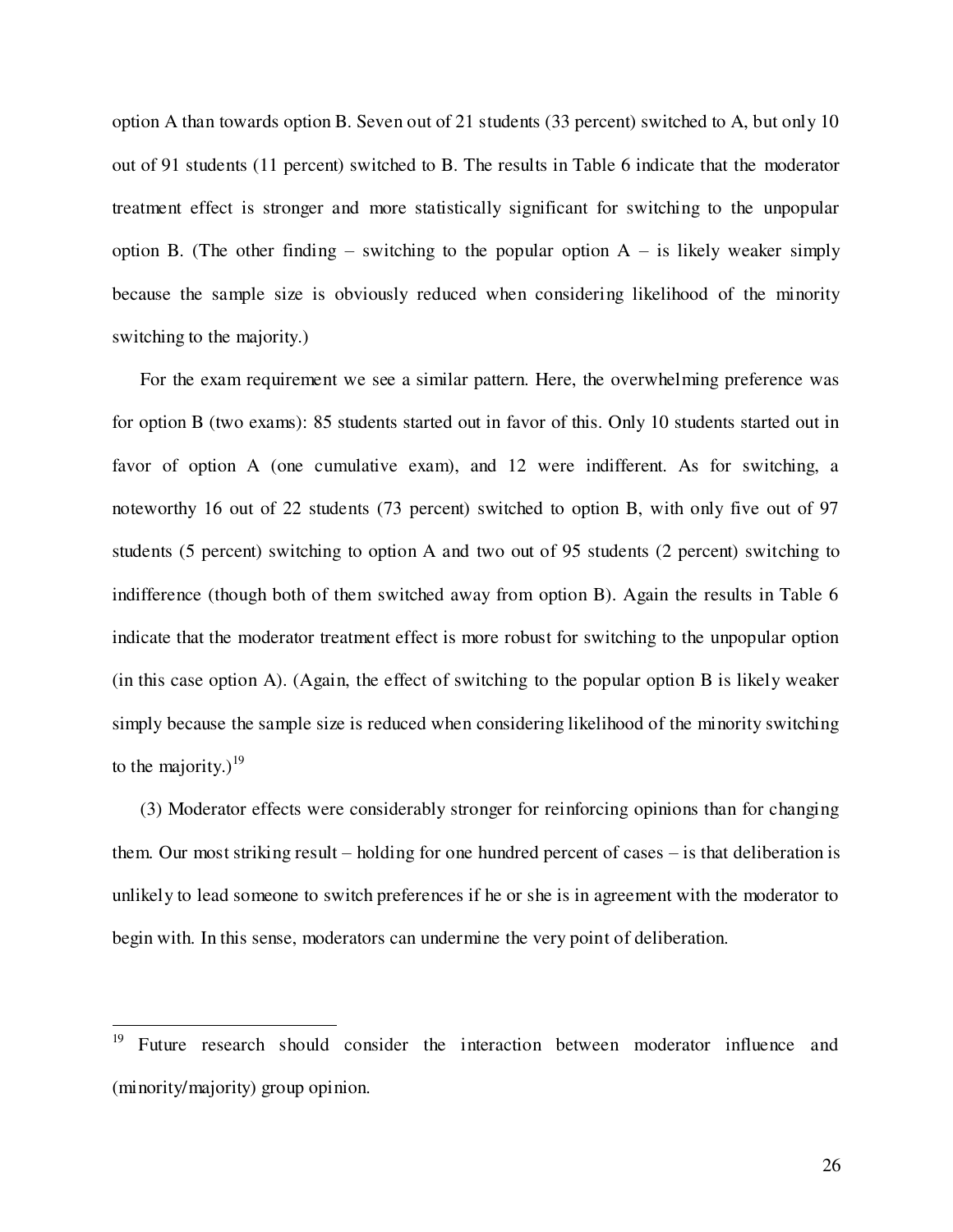# **5. Validity**

In this section, we consider some questions regarding the external and internal validity of our experiment. Concerning external validity, the environment of our experiment is very different from real-life applications of deliberative decision-making processes. Yet we believe that the differences may actually bias the results *against* the moderators influence that we observed.

In most real-life applications of deliberative decision-making, the results of the process are an allocation of funds to a project. Most of the time, this project affects the life of only a subset of the participants in the deliberative process (for example, the construction of a park in a specific district of the city, or the allocation of funds to a school or to a public mill). So the level of issue-salience may vary a great deal from individual to individual, with some participants directly affected by the policy under deliberation, and others only indirectly or not at all. In our experiment, the outcome directly affected the life of all of the participants regarding an activity that shapes the biggest part of Ivy-league life – their course requirements. Therefore, we believe the salience of the issue in our experiment to be relatively high for each individual taking part in the deliberation. Experimental work in this area indicates that deliberation has less impact on highly salient issues (see, for example, Farrar et al. 2007). Presumably people are less easily swayed because their preferences are strong.

With regard to the subjects of our field experiment, while not a representative sample of the population, we suspect that attending college and selecting an Introduction to Comparative Politics Class, on average, has little to do with the predisposition of the students to be influenced. Yet, even if students tend to change opinion more (or less) than the rest of the population, there is a problem of external validity only if, furthermore, students are more prone to the effect of moderators. We find this particular combination of conditions to be unlikely. Ultimately, of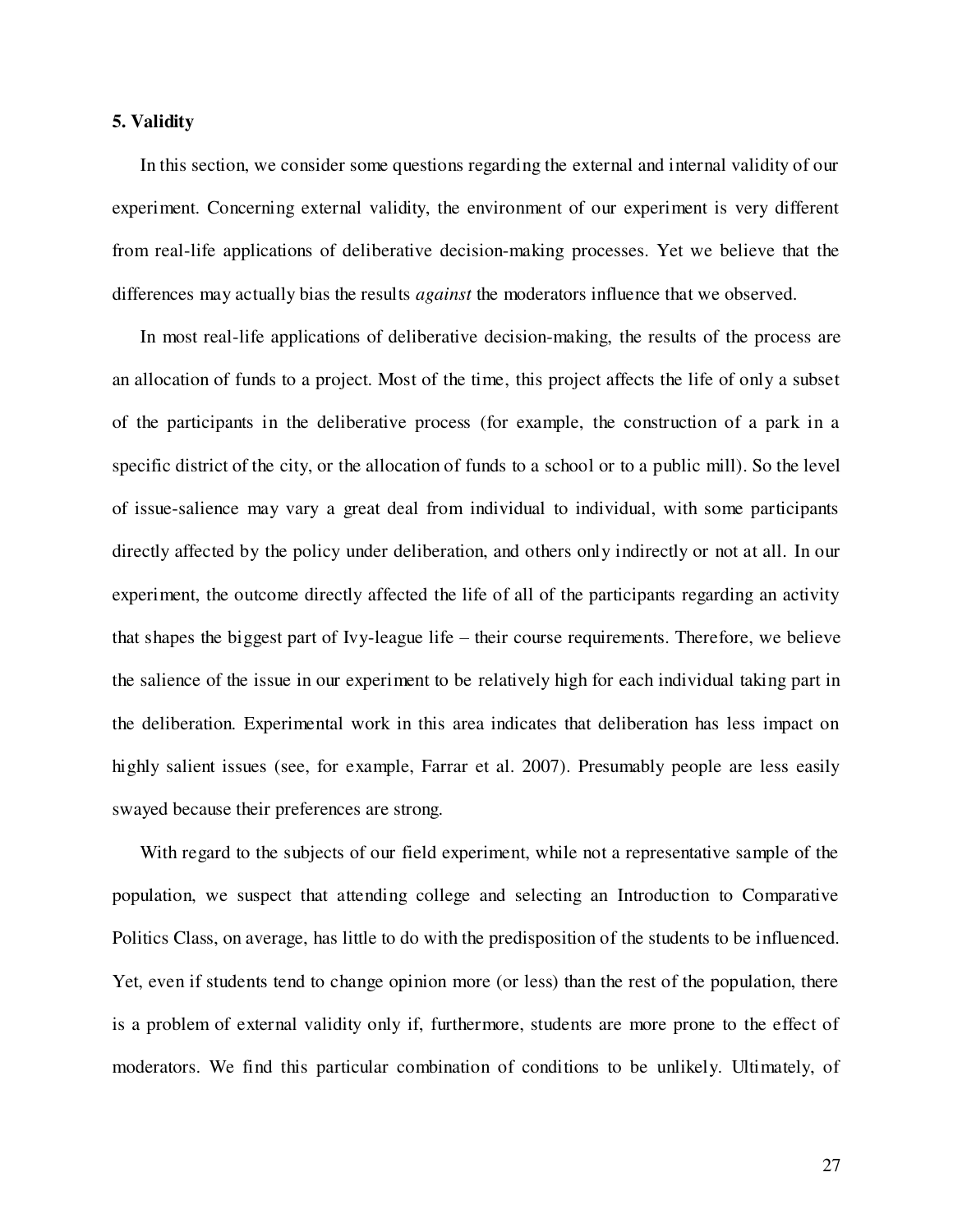course, this is an empirical question that we cannot answer until we replicate the design outside the university setting using a random sample of citizens.

With regard to our moderators, graduate students at our university do not have special status with respect undergraduates, and the scripts limited their influence. In real life, moderators often enjoy special status and can intervene much more effectively than our actors were allowed to do.

Still, some questions may remain. Notably, students clearly had overwhelming preferences for three papers over two and two exams over one, something we did not anticipate. Both the pre- and post-deliberation preferences – as well as the effects of moderators – reflect this. This resonates with recent research showing that deliberation is more likely to induce change when participants have less well formed preferences (Farrar et al. 2009a, Luskin et al. 2007). It also may indicate that students who switched from the less popular options to the more popular options did not care as much. Thus, the magnitude of the moderator effect may depend on the issue and on the strength of preferences. But it does not invalidate our qualitative conclusions regarding differences between the treatment and the control groups, and even the lower bounds on our estimated effects of moderators on inducing and preventing change are greater than zero.

Moderator ability is a related question. As explained above, the design of the experiment forced moderators to intervene minimally and to follow a precise script. Still, there could be some residual effect of personal charisma. Treatments were assigned randomly to moderators, but it is possible that all the "high ability" moderators were – by chance – assigned to just one treatment in the discussion. Yet, again, this cannot explain the difference between the treatment and the control groups. In the control group, the ability of the moderator plays no role. Another related problem could be the potential differences in the quality of the scripts we adopted, but a similar logic applies. It is possible that some of the scripted arguments are more convincing than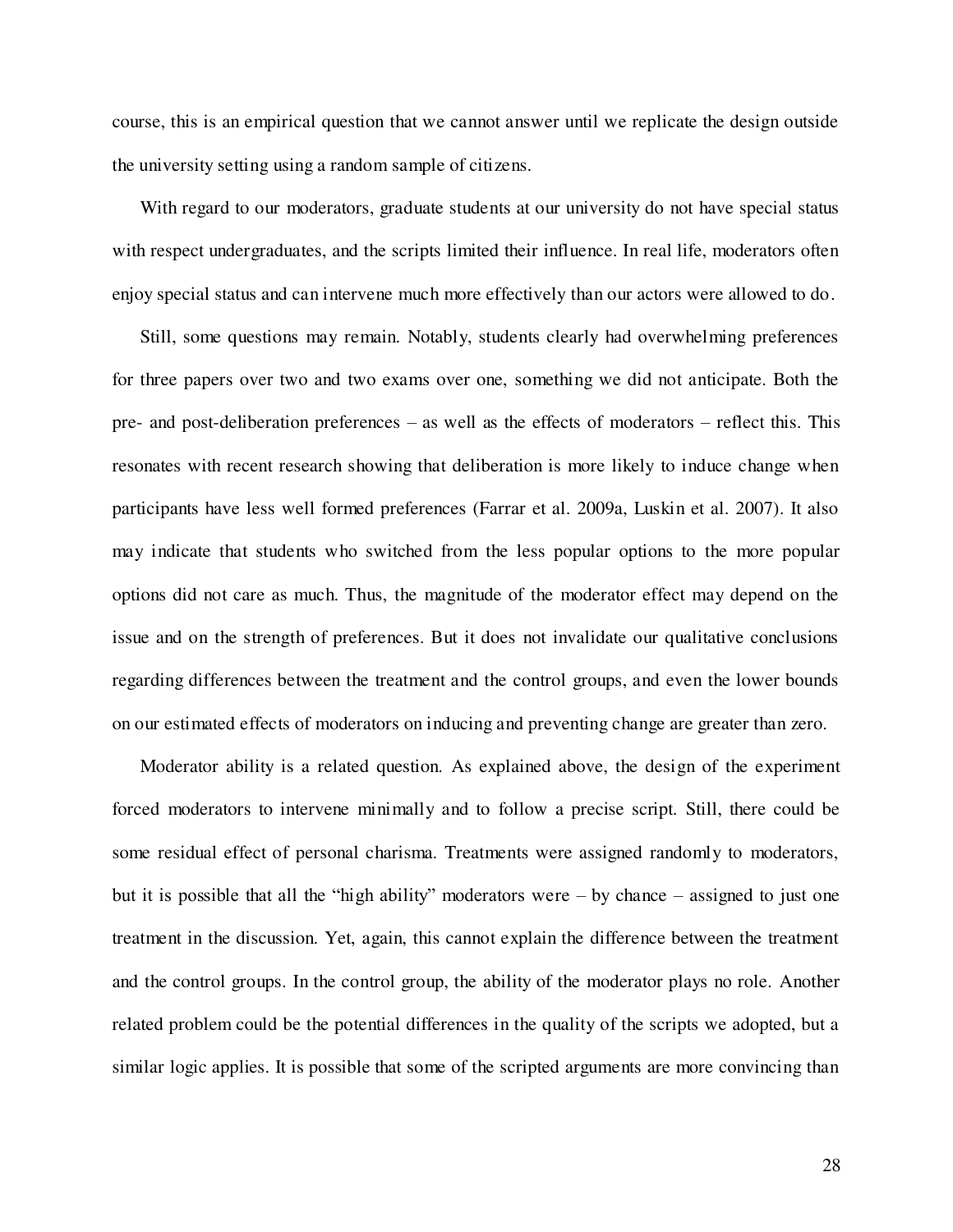others. Again, this would only impact the difference between the two treatment effects, not the difference between the treatment group and the control group.

A further problem, related to the *internal* validity of the experiment, regards the distribution of the students across sections and days (Tuesday, Wednesday, Thursday, and Friday). The students were not randomly assigned to a section or day, although they were randomly assigned to a group and to a treatment within their section. A student's section-choice is usually quasirandom and is typically linked to the schedule, so clusters of similar students might end up in the same section. We tested for this type of clustering and found that this significantly increased the standard error for only one of our findings – the effect of paper treatment A on switching to  $A$ which we already reported above not to be statistically significant at conventional levels. All of our other results are robust to clustering standard errors by day, section, group, or moderator.

# **6. Conclusion**

Communities around the world are increasingly turning to deliberative and participatory processes where moderators engage people in direct policy-making, and the approach has been advocated by the World Bank, the IMF, the UN, NGOs, and municipal governments. The results of our study indicate that this approach to decision-making is at risk of manipulation.

Our objective is not to criticize the normative or the experimental literatures on deliberative and participatory approaches, where moderators are neutral by design. Rather, we seek to raise a flag: when the deliberative approach enters into the realm of real politics, interest groups try to manipulate it. Our goal has been to simulate one way an interest group might try to exercise influence: through the moderators.

Our field experiment was *not* tailored to affect the overall decision-making process. We randomly assigned preferences to treatment moderators that were balanced: half of them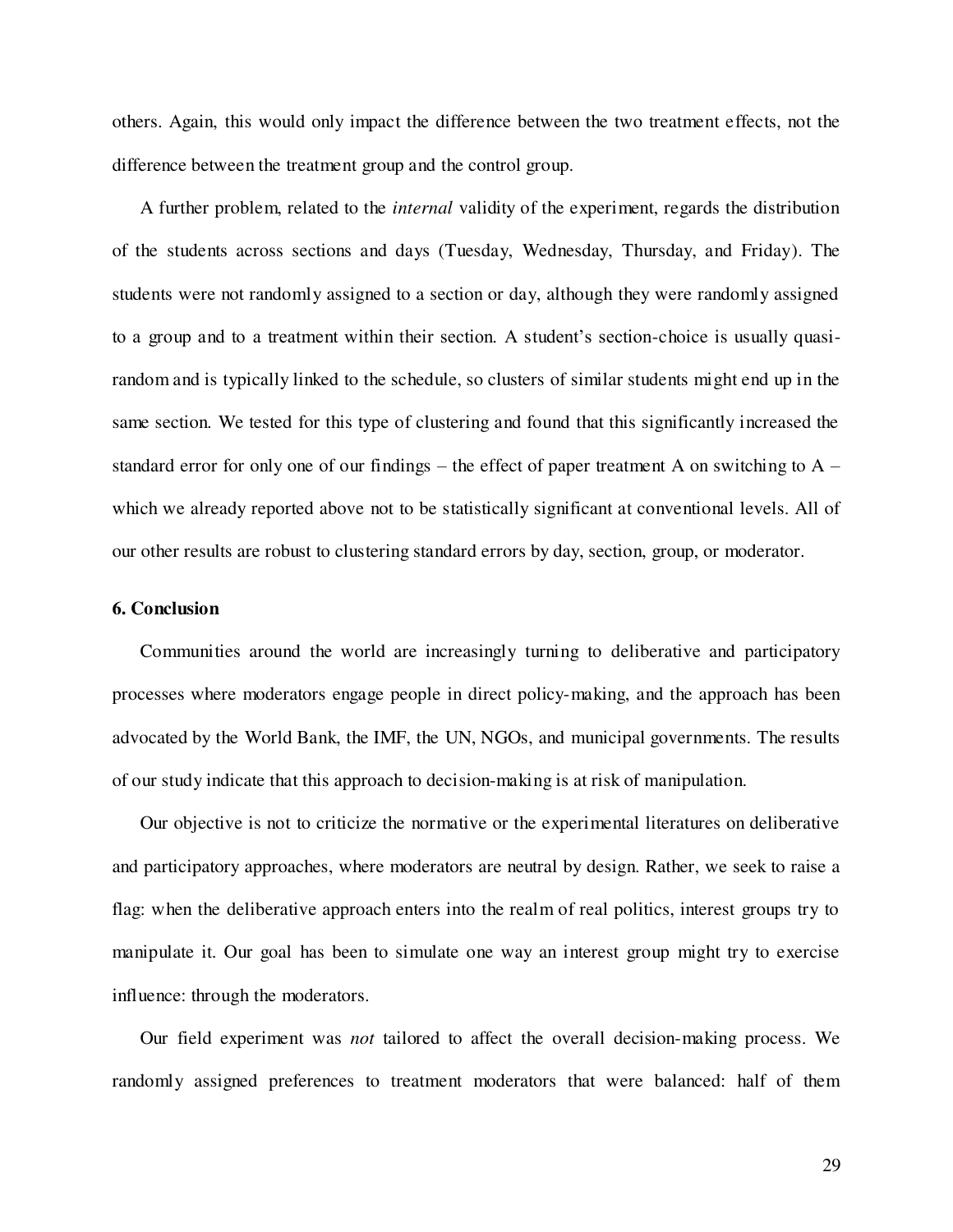influenced for one option, half for the other. There were also placebo moderators who exercised no influence. Moreover, we scripted limited interventions for our moderators, and our subjects were well-informed with strong preferences over the issues at stake. Nevertheless, the results of moderator influence are unambiguous. Regarding the ability of moderators to induce a change in opinion, our aggregate data indicate a 21 percent increase in the rate of change (with a 95 percent confidence interval of 3 to 39 percent) over the placebo group rate of change. Regarding the ability of moderators to prevent a change in opinion, our aggregate data indicate a 17 percent decrease in the rate of change (with a 95 percent confidence interval of 4 to 30 percent) over the placebo group rate of change. If enough disagreement exists over an issue, such that a community is divided evenly, a three to four percent shift in opinion could be pivotal. So, even the lower bounds of our estimates indicate grounds for concern. Happily, we can report that our experiment had no effect on the ultimate group decision because of the way we balanced the treatments.

But imagine if a well-organized interest group were to manipulate moderators to influence group discussions towards a specific outcome in an unbalanced manner. Our results suggest that such an endeavor could be fruitful. The interest group might be able to sway the outcome of the deliberative process on an issue where a reasonable degree of disagreement and uncertainty exists. We conclude that deliberative democracy is at risk if no one moderates the moderators. If the selection of even just some of the moderators is left in the hands of special interest groups, they might be able to sway the result of a deliberative decision. Thus we suggests that the practitioners and participants be made aware of this potential problem. Moderating the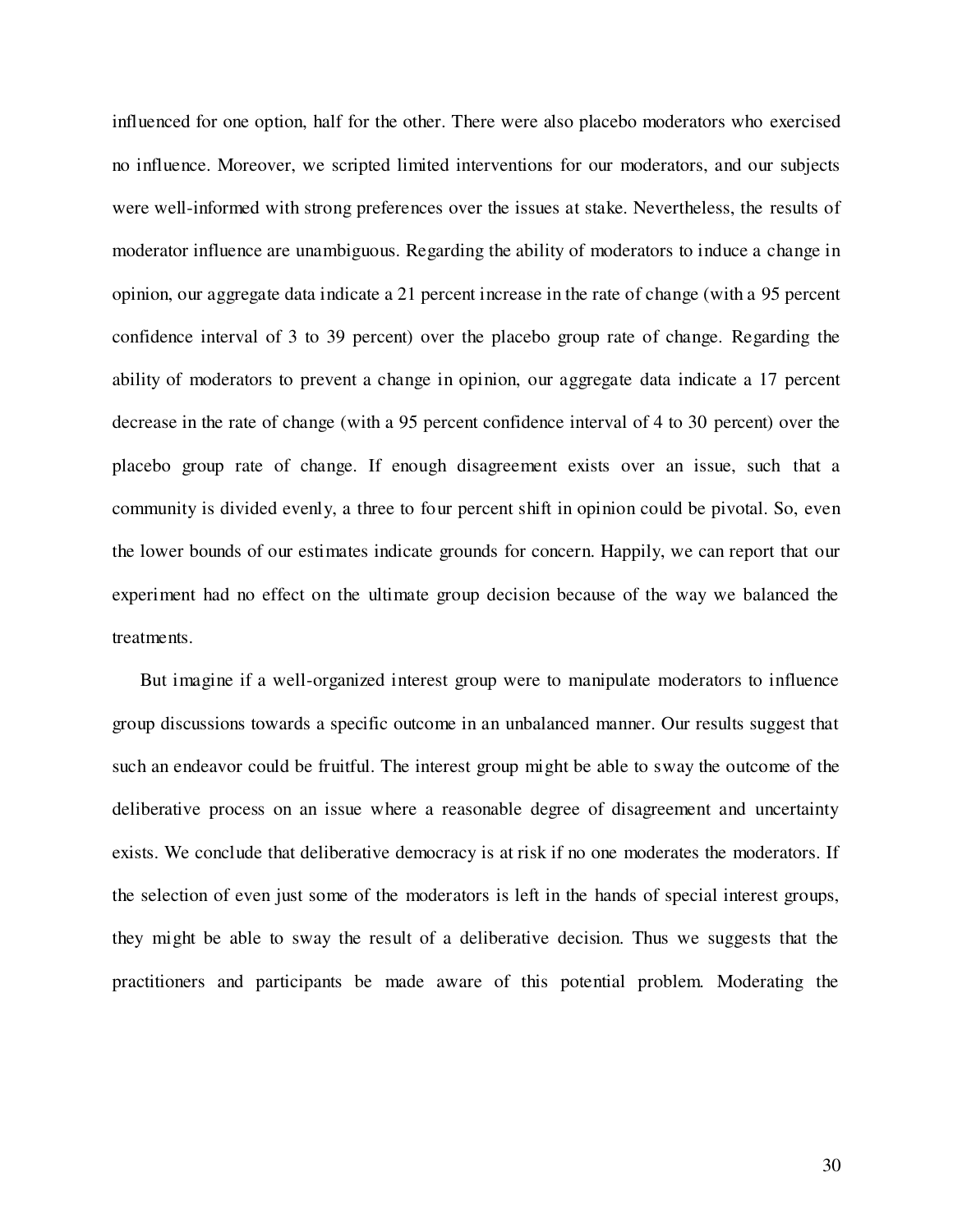moderators should be a priority for any organization interested in deliberative decision-making processes – for interest groups are clever and will start with them.<sup>20</sup>

# **References**

 $\overline{a}$ 

- Abers, R. 1998. From Clientelism to Cooperation: Local Government, Participatory Policy, and Civic Organizing in Porto Alegre, Brazil. *Politics and Society* 26:511-37.
- Asch, S. E. 1948. The doctrine of suggestion, prestige, and imitation in social psychology. *Psychological Review* 41:258-290.

Ackerman B. 1991. *We the People: Foundations*. Cambridge, MA: Harvard Univ. Press.

- Ackerman B., and J. Fishkin. 2004. Righting the Ship of Democracy. *Legal Affairs* (Jan-Feb):34- 39.
- Avritzer L. 2002. *New Public Spheres in Brazil*. New Jersey: Princeton University Press.
- Baierle, S. G. 2007. *Lutas Urbanas em Porto Alegre: entre a revolução política e o transformismo*. Porto Alegre: Cidade – Centro de Assessoria e Estudos Urbanos.
- Barber, B. R. 1984. *Strong Democracy*. Berkeley: University of California Press.
- Benhabib Sheila. 1992. *Situating the Self*. New York: Routledge.
- Chambers S. 1996. *Reasonable Democracy*. Ithaca, NY: Cornell Univ. Press.
- Chambers, S. 2003. Deliberative Democratic Theory. *Annual Review of Political Science* 6:307- 26.
- Cohen, J. 1997. Deliberation and democratic legitimacy. In J. F. Bohman & W. Rehg (Eds.), *Deliberative democracy*. Pp. 67-91. Cambridge, MA: MIT Press.

Dryzek, J. K. 2000. *Deliberative Democracy and Beyond*. Oxford: Oxford University Press.

<sup>20</sup> Here we liberally paraphrase from Decimus Iunius Iuvenalis's *Satire VI*.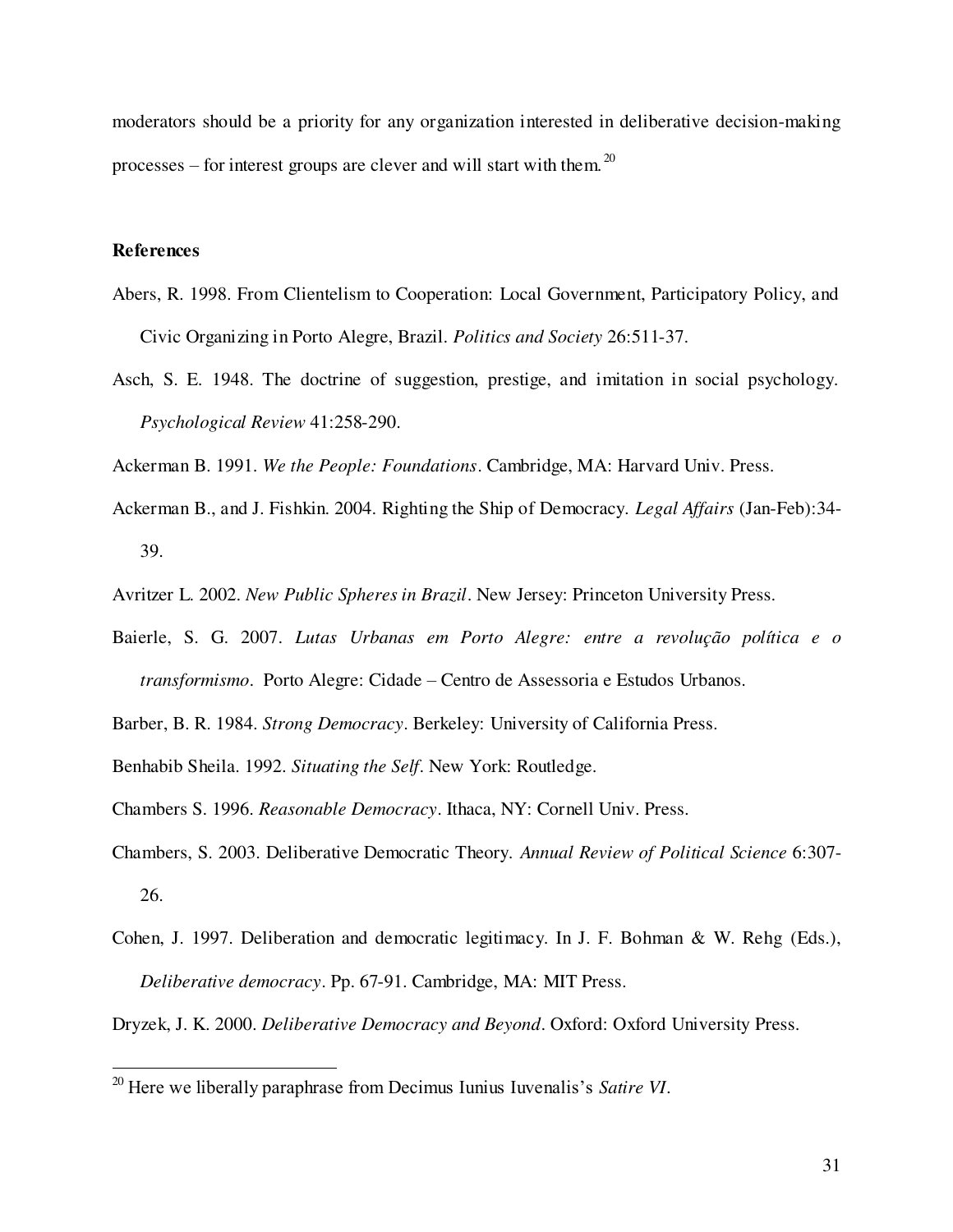- Dickson, Eric, Catherine Hafer, and Dimitri Landa. 2008a. Cognition and Strategy: A Deliberation Experiment. *Journal of Politics* 70(4): 974–89.
- Dickson, Eric, Catherine Hafer, and Dimitri Landa. 2008b. Rules of Debate: Theory and Experiment. Typescript. New York University.
- Farrar, Cynthia, Donald P. Green, Jennifer E. Green, David Nickerson, and Steven Shewfelt. 2006. Does Discussion Group Composition Affect Policy Preferences? Ms. Yale University.
- Farrar, Cynthia, James S. Fishkin, Donald P. Green, Christian List, Robert C. Luskin, and Elizabeth Levy Paluck. 2007. Disaggregating Deliberation's Effects. Ms. Yale University.
- Fearon, James, Macartan Humphreys, and Jeremy M. Weinstein. 2009. Can Development Aid Contribute to Social Cohesion After Civil War? Evidence from a Field Experiment in Post-Conflict Liberia. American Economic Association Annual Meetings, January, San Francisco.
- Fishkin, J. and Robert C. Luskin. 2005. Experimenting with a Democratic Ideal: Deliberative Polling and Public Opinion. *Acta Politica* 40: 284-298.
- Freedman, David A.. 2008a. Randomization Does Not Justify Logistic Regression. *Statistical Science* 23: 237–49.
- ––– 2008b. On regression adjustments in experiments with several treatments. *Annals of Applied Statistics* 2: 176–96.
- Fulwider, J. 2005. Do Moderators Matter? Answering a Jury Deliberation Challenge to Deliberative Democracy. Paper presented at the Annual Meeting of the American Political Science Association, Marriott Wardman Park, Omni Shoreham, Washington Hilton, Washington, DC.
- Fung, Archon. 2004. *Empowered Participation*. Princeton, NJ: Princeton University Press.
- Gaventa, J. 2006. Deepening the Deepening Democracy Debate. IDS Working Papers 264.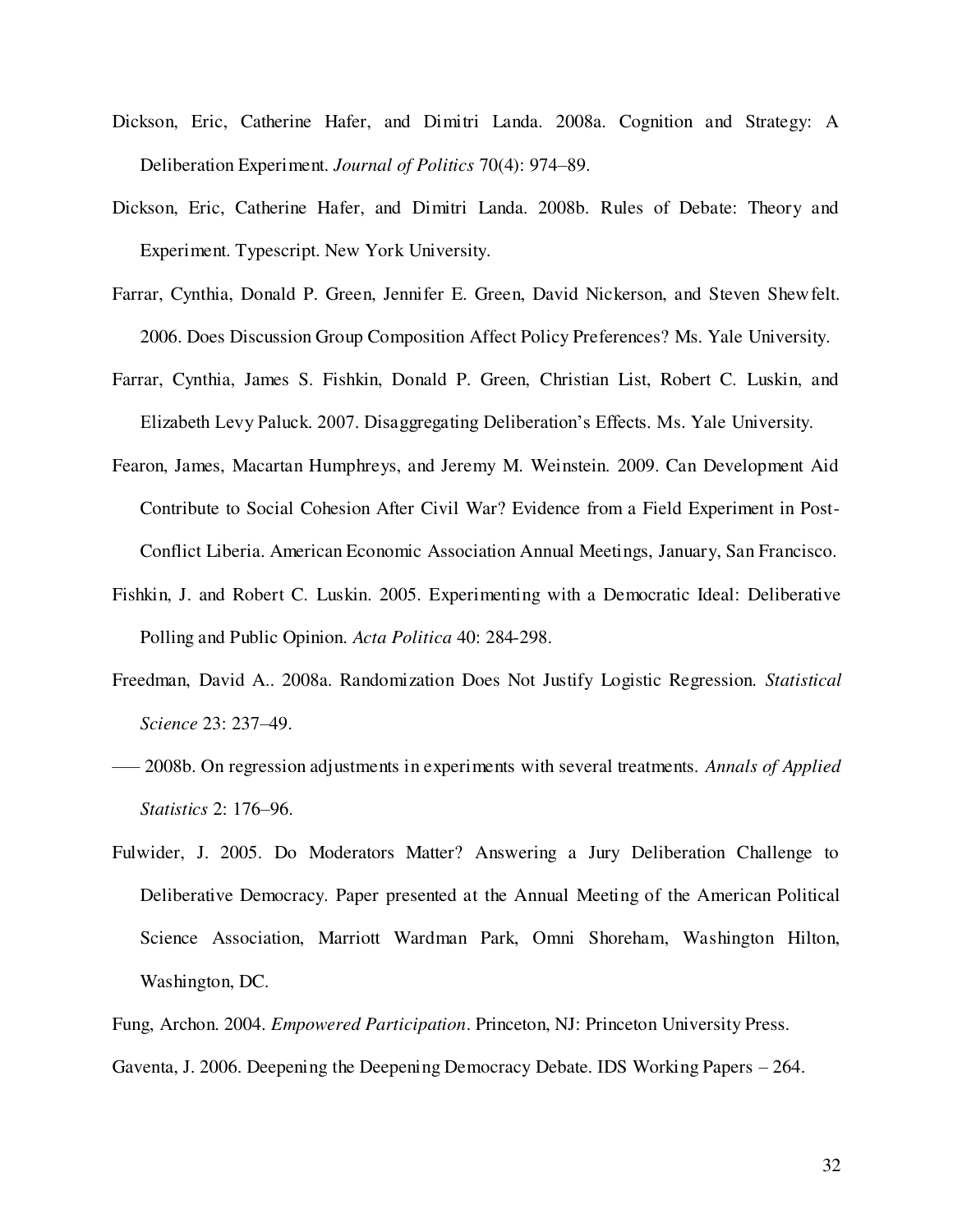- Gerber, Alan S., and Donald P. Green. 2008. Field Experiments and Natural Experiments. In Janet M. Box-Steffensmeier, Henry E. Brady, and David Collier (eds.), *Oxford Handbook of Political Methodology*. New York: Oxford
- Green, Donald P. 2009. Regression Adjustments to Experimental Data: Do David Freedman's Concerns Apply to Political Science? Paper presented at the 26th annual meeting of the Society for Political Methodology, Yale University, July 23-25.
- Gutmann A, and D. Thompson. 1996. *Democracy and Disagreement*. Cambridge, MA: Harvard University Press.
- Habermas, J. 1984. *Theory of Communicative Action, vol. 1: Reason and the Rationalization of Society*. (translated by Thomas McCarthy). Boston: Beacon Press.
- Hafer, Catherine, and Dimitri Landa. 2005. Deliberation and Social Polarization. Ms. New York University.
- Hafer, Catherine, and Dimitri Landa. 2007. Deliberation as Self-Discovery. *Journal of Theoretical Politics* 19(3): 329–60.
- Humphreys, Macartan, William Masters, and Martin Sandbu. 2006. The Role of Leaders in Democratic Deliberations: Results from a Field Experiment in São Tomé and Príncipe. *World Politics* 58: 583-622.
- Imai, K., and T. Yamamoto. 2008. Causal Inference with Differential Measurement Error: Nonparametric Identification and Sensitivity Analyses of a Field Experiment on Democratic Deliberations. Working Paper, Princeton University.
- Landa, Dimitri. 2005. The Moral Economy of Deliberative Participation. Ms. New York University.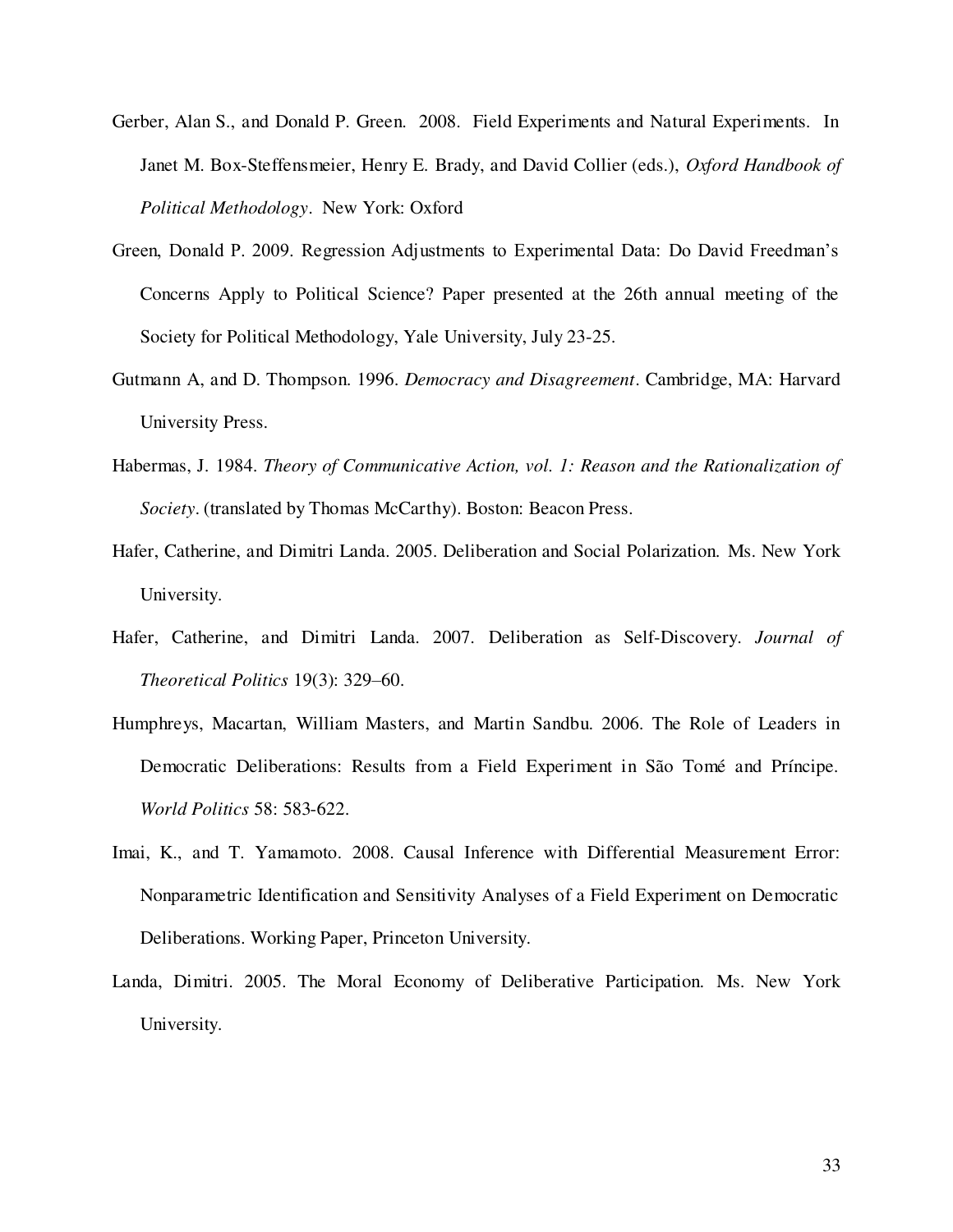- Landa, Dimitri and Adam Meirowitz. 2009. Game Theory, Information, and Deliberative Democracy. *American Journal of Political Science* 53 (2):427–444.
- List, Christian, Robert C. Luskin, James S. Fishkin, and Iain McLean. 2006. Deliberation, Single-Peakedness, and the Possibility of Meaningful Democracy: Evidence from Deliberative Polls. PSPE Working Paper No. 1.
- Luskin, Robert C., James S. Fishkin, and Kyu S. Hahn. 2007. Deliberation and Net Attitude Change. Paper presented at the ECPR General Conference, Pisa, Italy.
- Mansuri, Ghazala and Vijayendra Rao. 2004. Community-Based and -Driven Development: A Critical Review. *The World Bank Research Observer* 19 (1):1-39.
- Marquetti, A. 2003. Participação e redistribuição: o orçamento participativo em Porto Alegre. In: Avritzer, L.; Navarro, Z. (Org.). *A inovação democrática no Brasil*. Pp. 129-156. São Paulo, Cortez Editora.
- Marquetti, Adalmir A., and Duilio de Avila Bêrni. 2006. Democracia Participativa, Performance Fiscal e Distribuição: a evidência dos municípios gaúchos. In: *Terceiro Encontro de Economia Gaúcha*. Porto Alegre.
- Meirowitz, Adam. 2007. In Defense of Exclusionary Deliberation: Communication and Voting with Private Beliefs and Values. *Journal of Theoretical Politics* 19(3): 301–27.
- Mendelberg, Tali. 2002. The deliberative citizen: Theory and evidence. *Political Decision Making, Deliberation and Participation* 6: 151–193.
- Morrison, K. and Singer, M. 2007. Inequality and Deliberative Development: Revisiting Bolivia Experience with the PRSP. *Development Policy Review* 25 (6): 721-740.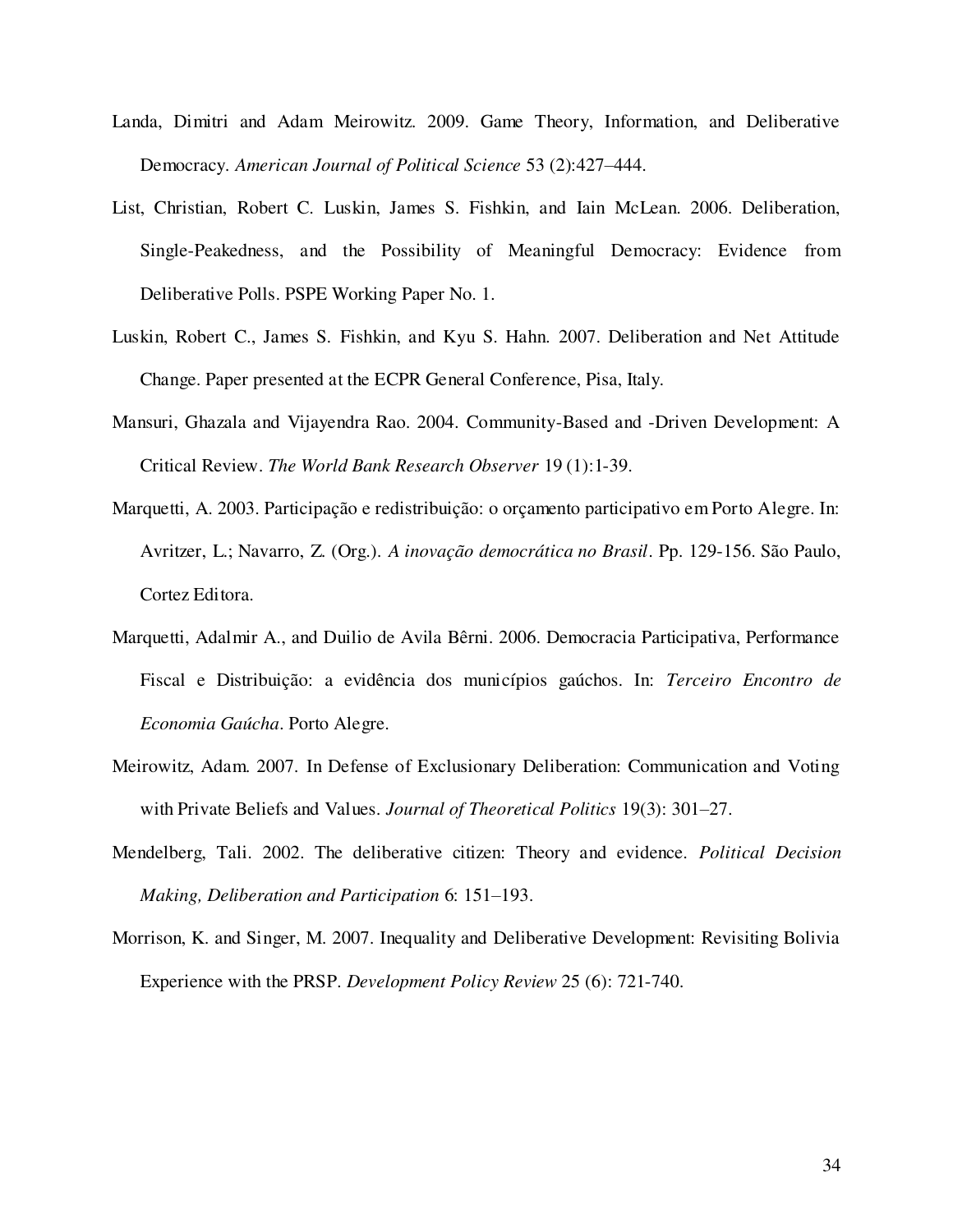- Muhlberger, P. 2007 Strategic and Communicative Rationality in a Deliberative Field Experiment. Paper presented at the annual meeting of the Midwest Political Science Association, Palmer House Hotel, Chicago, IL.
- Mutz, Diana C. 2008. Is Deliberative Democracy a Falsifiable Theory? *Annual Review of Political Science* 11:521–38.
- Myers, C. D. 2010. Information Sharing in Small Group Deliberation. Ms. Princeton University.
- Nino, C. S. 1996. *The Constitution of Deliberative Democracy*. New Haven: Yale University Press.
- O'Brennan, J. 2004. Ireland's National Forum on Europe: Elite Deliberation Meets Popular Participation. *Journal of European Integration* 26 (2): 171-189.

Pateman, C. 1970. *Participation and Democratic Theory*. Cambridge University Press.

- Platteau, Jean-Philippe and Frédéric Gaspart. 2003. The Risk of Resource Misappropriation in Community-Driven Development. *World Development* 31 (10):1687-1703.
- Risse, Thomas. 2000. "Let's Argue!": Communicative Action in World Politics. *International Organization* 54 (1):1–39.
- Shapiro, I. 2003. *The State of Democratic Theory*. Princeton University Press.
- Sanders, L. M. 1997. Against deliberation. *Political Theory* 25, 3, 347–376.
- Sunstein, Cass R. 2000. Why Groups Go to Extremes. *The Yale Law Journal* 110 (1):71-119.
- Wampler, B. 2007. *Participatory Budgeting in Brazil: Contestation, Cooperation, and Accountability*. Pennsylvania State University Press.
- Winters, Matthew S. 2007. Explaining Selection into Indonesia's Kecamatan Development Program. Paper Prepared for Presentation at the Annual Meeting of the Midwest Political Science Association.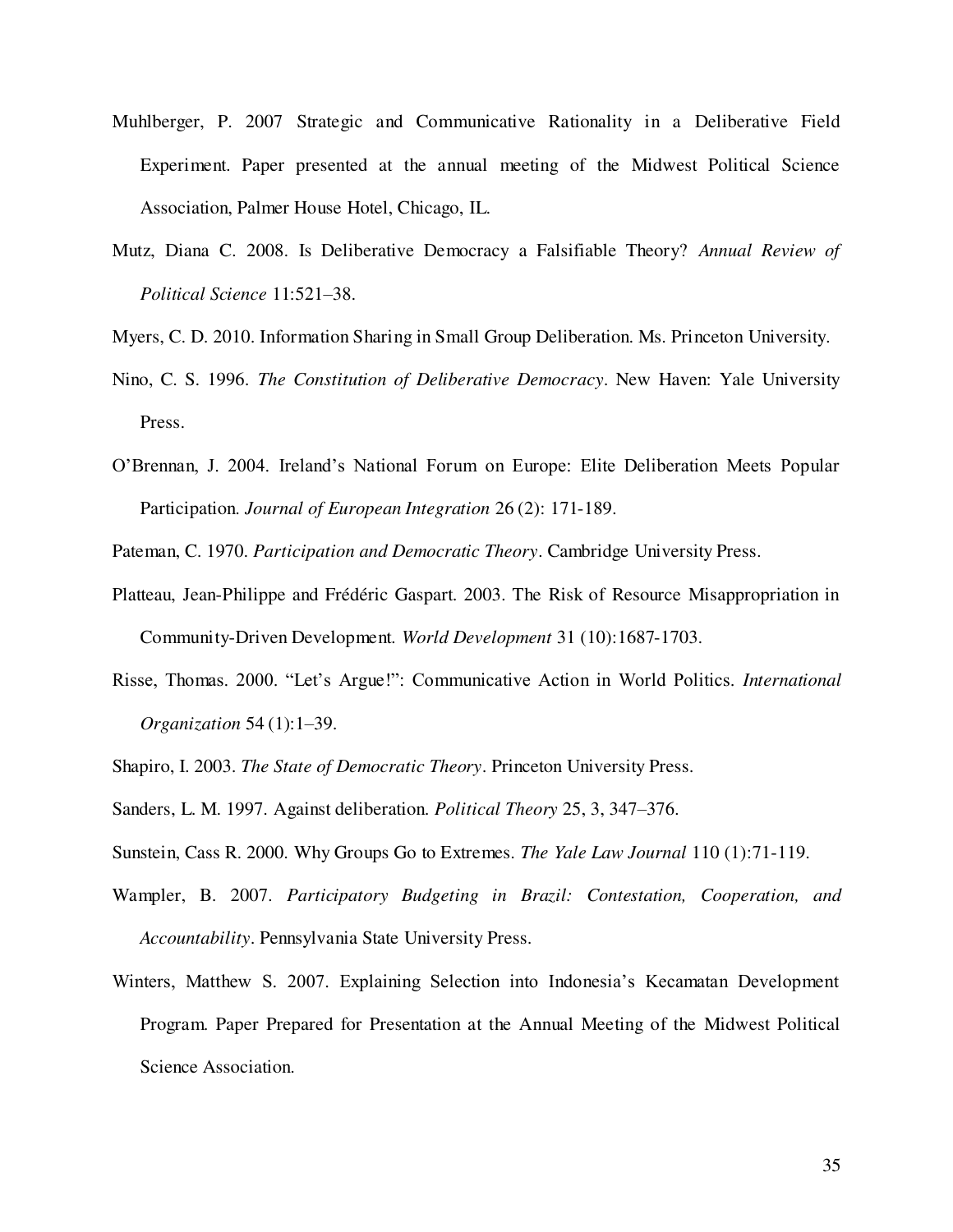World Bank. 2008. *Toward a More Inclusive and Effective Participatory Budget in Porto Alegre Vol I.* Report No. 40144-BR. Washington DC: World Bank.

Young, I. M. 2002. *Inclusion and Democracy*. Oxford University Press, Oxford.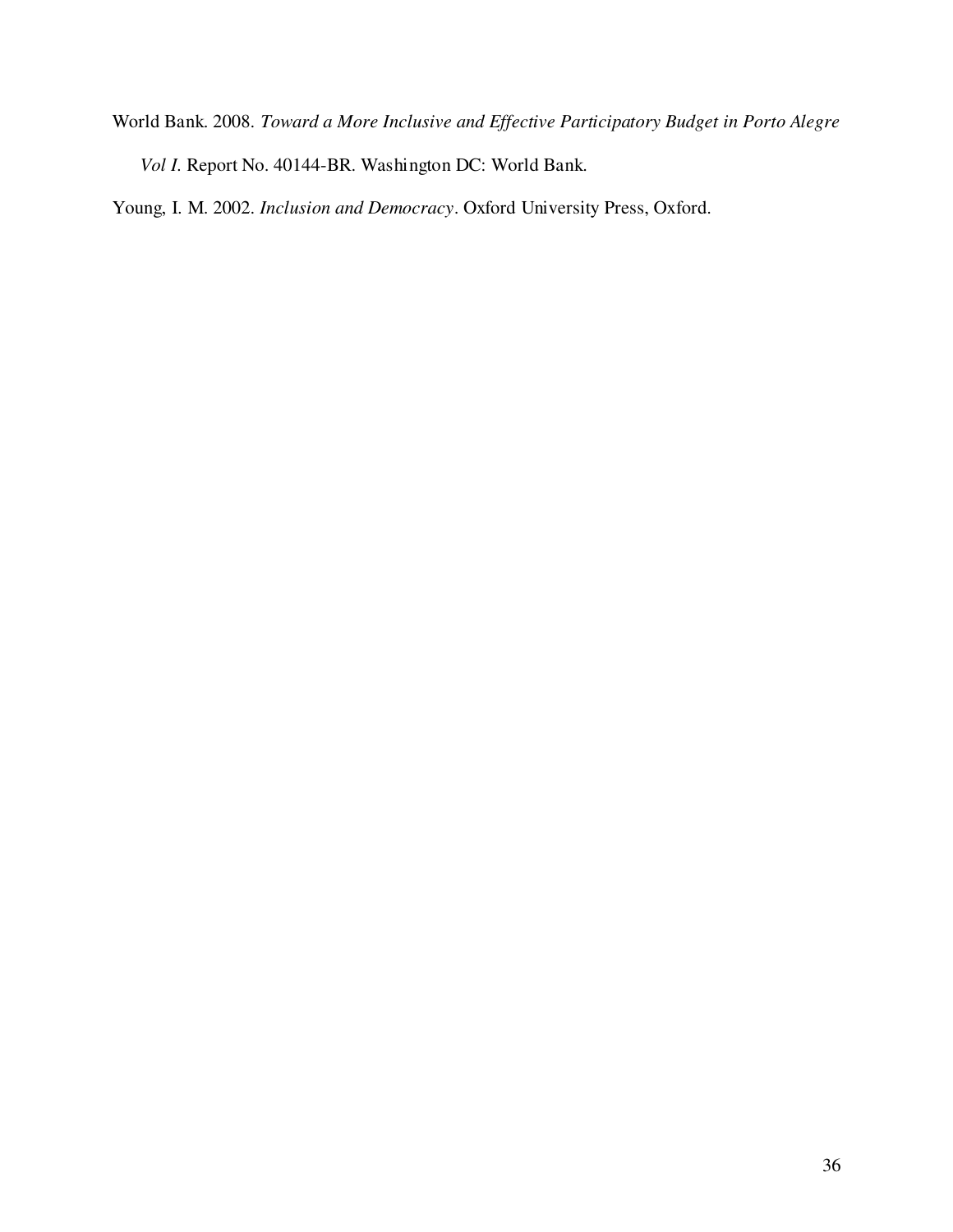# *APPENDIX*

In this Appendix, we present the precise scripts used by our moderators in our experimental setting. Students in a political science class voted on options over their writing and exam requirements. Before voting, 107 students participated in group discussions of about five students each with one moderator. Some (randomly assigned) moderators remained neutral throughout the discussions, while others made limited interventions, supporting a specific option. The appendix also presents the survey used to record the students' pre-deliberation preferences

# **Detailed description of the experiment**

The experiment proceeded as follows. After breaking into groups, the students were given a survey. We began by soliciting pre-discussion preferences, as shown in Table 1A. The second page of the survey read, "Please do not turn the page until the moderator instructs you to do so. Thank you."

|  |  |  |  | Table 1A: Pre-discussion survey |  |  |
|--|--|--|--|---------------------------------|--|--|
|--|--|--|--|---------------------------------|--|--|

| Table 171. The discussion survey                                                               |  |  |
|------------------------------------------------------------------------------------------------|--|--|
| ON THIS PAGE ARE PRE-DISCUSSION SURVEY QUESTIONS.<br>THE Y DO * NOT* COUNT FOR THE FINAL VOTE. |  |  |
| YOU WILL BE ALLOWED TO CHANGE YOUR MIND DURING THE DISCUSSION.                                 |  |  |
| Select your preferred writing requirement option with an x:                                    |  |  |
| Three short papers (maximum 3 pages each)                                                      |  |  |
| One short paper (maximum 2 pages) and one long paper (8 pages)                                 |  |  |
| I am indifferent                                                                               |  |  |
| Select your preferred exam requirement with an x:                                              |  |  |
| One cumulative final                                                                           |  |  |
| One midterm and one non cumulative final                                                       |  |  |
| I am indifferent                                                                               |  |  |
|                                                                                                |  |  |

The discussion over the writing requirement ensued. Two different discussion rules were randomly assigned to groups (irrespective of moderator "preference" assignment). According to one rule, discussion was left completely open. Specifically, students were instructed by the moderator, "*All*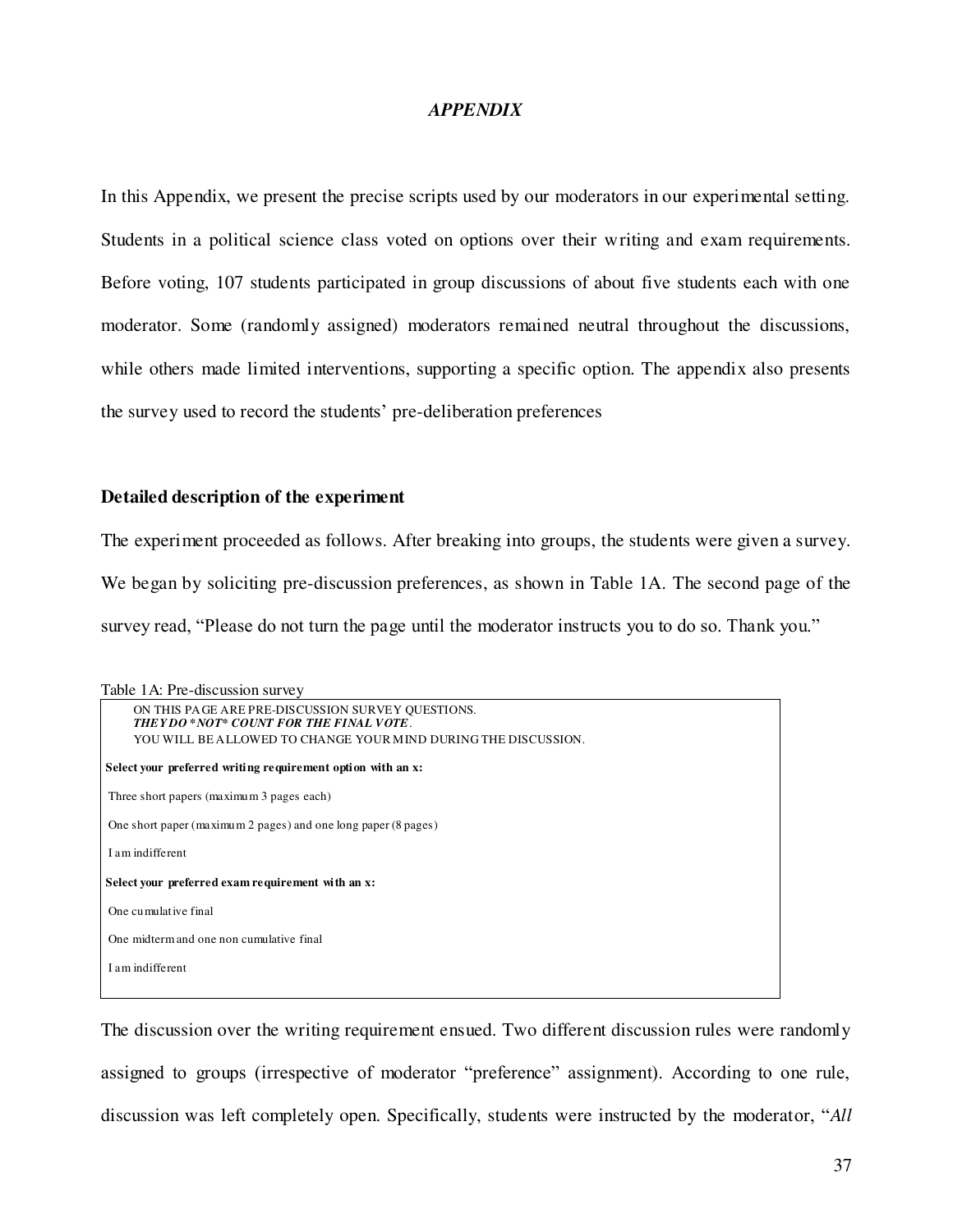*students can speak as they like. Please be polite and listen to one another*." According to the second rule, discussion was regulated. Specifically, students were instructed, "*Each student must be given a chance to speak before anyone can speak a second time. To ensure that everyone gets a chance, a student can talk for a maximum of 2 minutes for his/her first turn, and 1 minute for his/her second and third turn. This rule will be strictly enforced and I apologize in advance if I have to cut anyone off. But I will if necessary. I thank you in advance for your cooperation and understanding.*"

Next, moderators read one of the scripts from Table 2A, either expressing a preference or not. The students were then allowed to discuss the writing requirement. When the discussion time reached the halfway point, the moderators continued with the scripts in Table 3A. Student discussion was allowed to continue until the time limit was reached. When time was up, the three moderators concluded with the final intervention described in Table 4A. Students then voted on the writing requirement by secret ballot. They could choose between the two options above or choose indifference. After voting, the deliberation turned to the exam requirement. The experiment for this discussion followed the exact same format as the writing requirement discussion. "Preferences" of the moderators were randomly assigned (ahead of time).<sup>21</sup> The discussion rule that had been randomly assigned for the writing requirement deliberation was maintained for the exam requirement. We omit the scripts for the second discussion; they are available on request.

<u>.</u>

<sup>&</sup>lt;sup>21</sup> Thus, some placebo moderators from the first discussion were randomly assigned to be influencing moderators for the second discussion (and vice versa). We instructed such moderators to say s/he did not have any preference over the second decision if asked. No one asked.